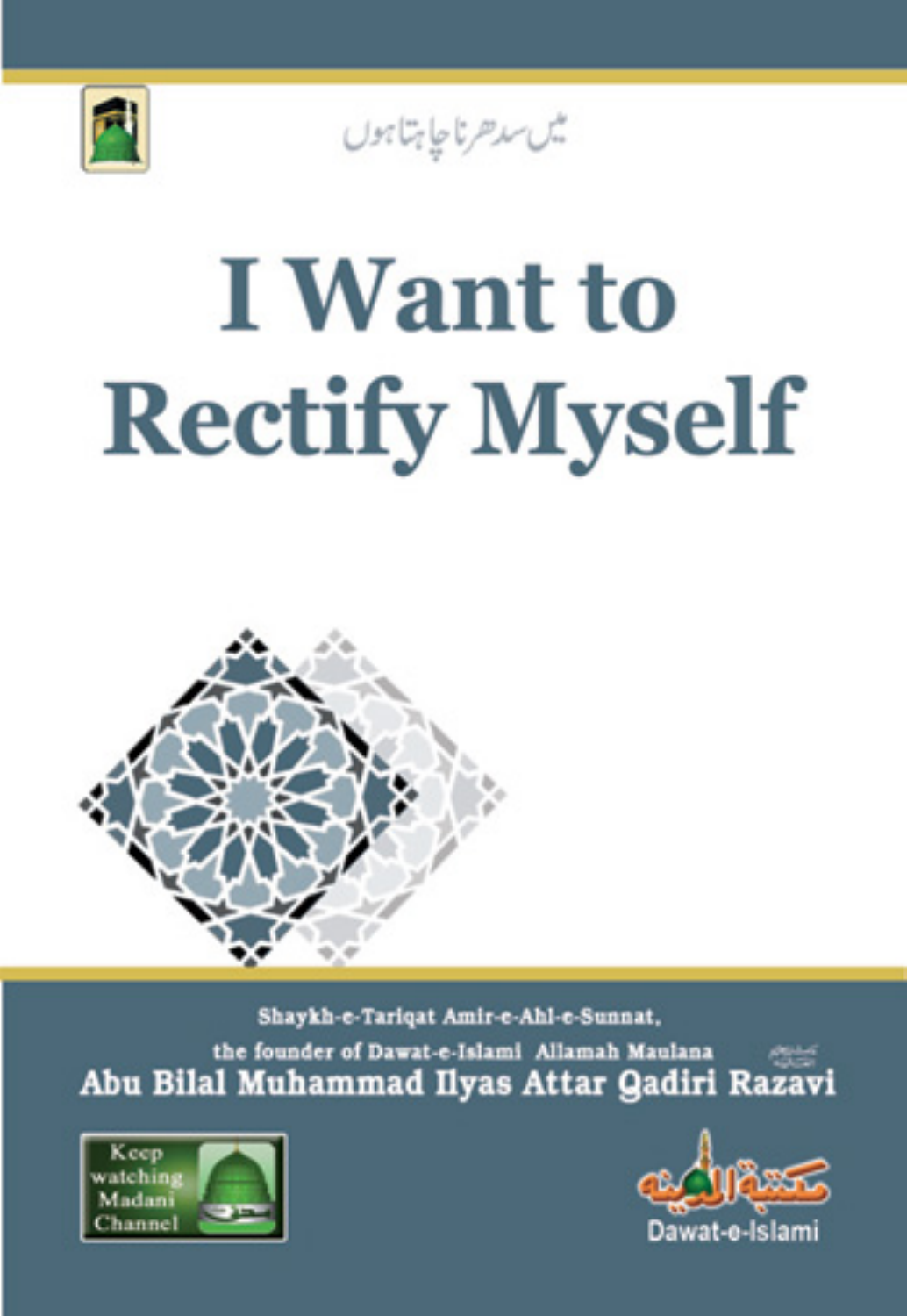#### ناح**پ**اہت\ہُوں l مىيىن *شد ھر* ناحپ<del>اہت ا</del>ئبوں

# I Want to Rectify Myself

This booklet was written by Shaykh-e-Tariqat Amīr-e-Aĥl-e-Sunnat, the founder of Da'wat-e-Islāmī 'Allāmaĥ Maulānā Abu Bilal Muhammad Ilyas Attar Qadiri Razavi دَامَتْ بَرَكَاتُهُمْ الْعَالِيَةْ **ٔ** <u>َ</u> المعلوم<br>المعلوم ا<br>ا ا<br>ا **أَ**ّ **∶ أَ**ّ Urdu. The Translation Majlis has translated this booklet into English. If you find any mistake(s) in the translation or composing, please inform the Majlis on the following postal or email address with the intention of earning reward [Šawāb].

#### **Translation Majlis (Dawat-e-Islami)**

Alami Madani Markaz, Faizān-e-Madina, Mahalla Saudagran, Old Sabzi Mandi, Baab-ul-Madina, Karachi, Pakistan Contact # +92-21-34921389 to 91 translation@dawateislami.net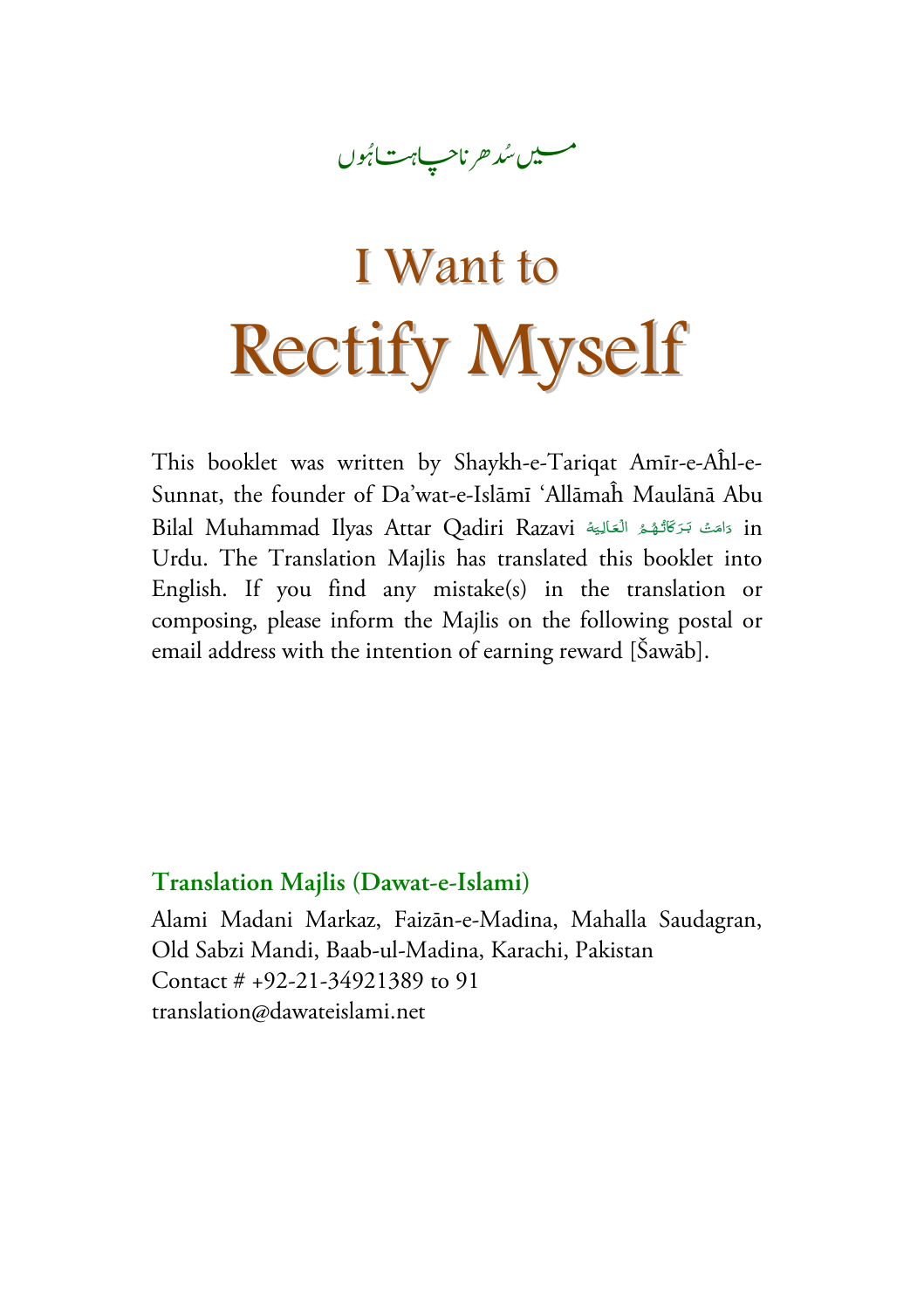## **Maktaba-tul-Madina**

**UK:** 80-82 Bordesley Green Road, Birmingham, B9 4TA Contact #: 07989996380 - 07867860092 Email: uk@dawateislami.net

**USA:** Faizan-e-Madina, P. O. Box 36216, Houston, Tx 77274 Contact #: +713-459-1581, 832-618-5101

**INDIA:** 19/20 Muhammad Ali Road, Opposite Mandvi Post Office Mumbai - 400 003 Contact #: +91-022-23454429

**BANGLADESH:** K.M Bhovan, 1st Floor, 11, Andar Killa Chittagong

**HONG KONG:** Faizan-e-Madina, M/F-75, Ho Pui Street, Tsuen Wan N.T. Contact #: +85-98750884 – 31451557

**SOUTH AFRICA:** 61A, Mint Road, Fordsburg, Johannesburg Contact #: 011-838 9099

**KENYA:** Kanz-ul-Iman, Near Al-Farooq Hospital, Tonoka Area Mvita, Mombasa Contact #: +254-721-521916

**TORONTO CANADA:** 1060 Britannia Road Unit 20, 21 Mississauga ONT Canada Contact #: +141-664-82261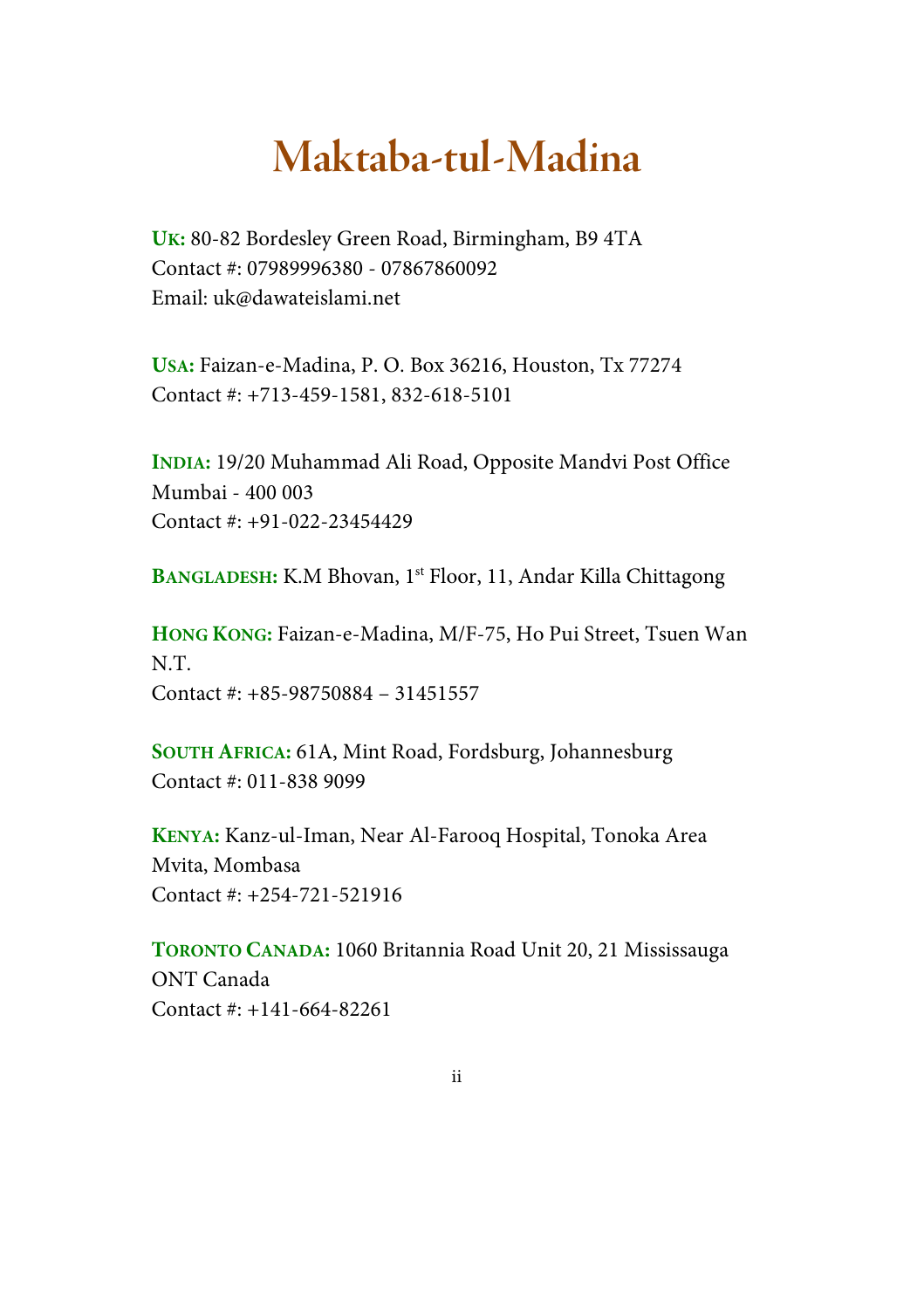.<br>-ٰ ٱلۡحَمۡمُّالِلّٰٰٓ وَرَبِّالٰۡۡعٰلَـٰٓبِيۡنَ؋َالظَّـٰلُوةُۚۚ وَالسَّـَلَامُ عَـٰىٰ سَيِّـٰ اِلۡمُّوۡسَلِيۡنَ ׇ֦֘֝֬֘ ֘ ֓ ٰ֘ ٰ ֦֧ ֓ ់ ٰ l .<br>-ٰ ء<br>خۇفبالل ֦֧֦ í اَمَّابَعُدُٰفَاَعُوْذُبِاللَّٰوِمِنَ\لشَّيْطٰنِ\لرَّجِيُم<sup>ِ ا</sup> ֦֧ , ٰ ׇ֧֦֧֦ مِنَ\لشَّيُطْنِ\لـزَّجِيُم ۚ بِسُمِ{للَّـٰهِ\لـزَّحۡـٰمٰنِ\لـزَّحِيُم ؕ ٰ  $\overline{a}$ ۡ

## **Du'ā for Reading the Book**

Read the following Du'ā (supplication) before studying a religious book or Islamic lesson, الِنْ شَــآءَاللّٰه عَزَدَجَلَّ ,you will <u>أَمَّ</u> <u>أَ</u> ْ َ <u>َ</u> remember whatever you study.

ْ .<br>-فه مَّرَافُ ٰ ړ لـل  $\tilde{\cdot}$ اَللّـٰهُـمَّافۡتَـۡمَ ْ  $\overline{\cdot}$ ׇ֦֚֘ ِ<br>يُنَاجِكُمَتَكَ ֦֧֦֧֦֧֦֧֦֧֦֧֦֧֦֧֡֡֜֜ ْ ֦֧<u>֓</u> عَلَيۡنَاحِكۡمَتَكَ وَانۡثُمۡرَ ْ ْ و .<br>شتر ْ ـي .<br>عَلَيۡنَارَحۡمَتَـ ْ ֦֧֦֧֦֧֦֧֦֧֦֧֦֧֦֧֡֡֜֜  $\overline{\phantom{a}}$ لَقَايَنَا ذَاالًا **ٔ** يَاذَاالُجَلَالِ**وَا**لُ ْ <u>ؗ</u><br>جَلَالٍ وَالْإِكْرَام ْ

Yā Allah <sup>ِل</sup>تَزَدَّجَلَ Open the portal of knowledge and wisdom for us, َ <u>َ</u> **and have mercy on us! O the One Who is the Most Honourable and Glorious!** 

 $(Al-Mustatraf, Vol. I, pp. 40)$ 

**Note:** Recite Ṣalāt-'Alan-Nabī once before and after the Du'ā.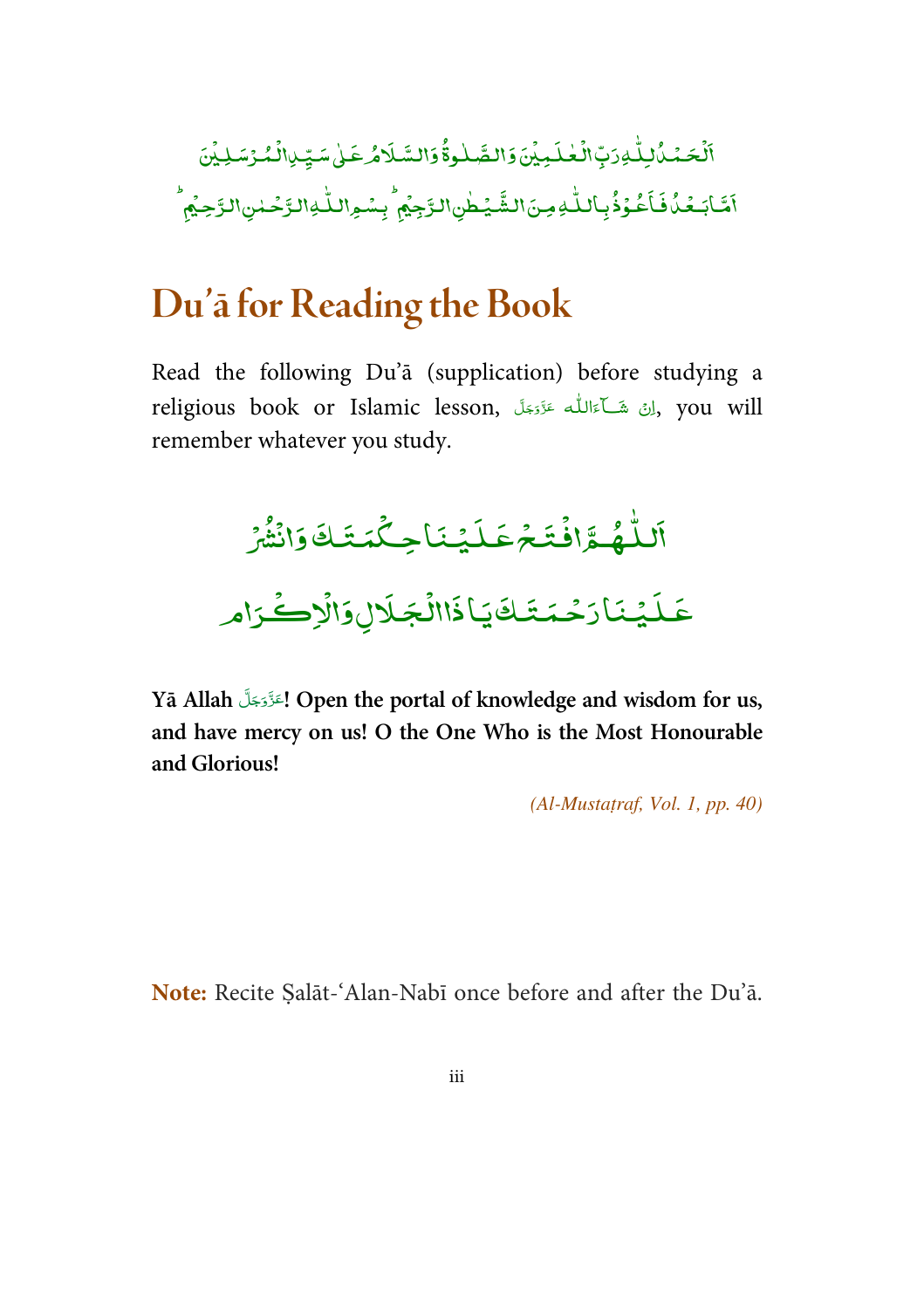# **Transliteration Chart**

| ۶                        | A/a                             | ڑ             | $\check{R}/\check{r}$ | ل                                       | $\mathbf{L}/\mathbf{l}$     |
|--------------------------|---------------------------------|---------------|-----------------------|-----------------------------------------|-----------------------------|
| $\mathfrak f$            | A/a                             | j             | Z/z                   | م                                       | M/m                         |
| ب                        | B/b                             | ڗ             | X/x                   | ن                                       | N/n                         |
| $\overline{\mathbf{v}}$  | P/p                             | $\mathcal{C}$ | S/s                   | و                                       | $V/v$ ,<br>W/w              |
| ت                        | T/t                             | ش             | Sh(sh)                |                                         |                             |
| ٹ                        | $\dot{T}/\dot{t}$               | ص             | S/s                   | $\frac{1}{\delta}$ / $\frac{1}{\delta}$ | $\hat{H}/\hat{h}$           |
| ث                        | $\check{S}/\check{s}$           | ض             | $D/d$                 | ى                                       | Y/y                         |
| $\tilde{\bm{\omega}}$    | J/j                             | $\mathcal{P}$ | $T/t$                 | $\overline{\phantom{0}}$                | Y/y                         |
| ىقى                      | $\mathop{\mathrm{Ch}}\nolimits$ | þ             | Z/z                   | $\overline{\phantom{a}}$                | A/a                         |
| $\mathcal{C}$            | $H/h$                           | $\mathcal{E}$ | $\epsilon$            | $\mathcal{I}$                           | U/u                         |
| $\dot{\zeta}$            | Kh/kh                           | خ             | Gh/gh                 |                                         | I/i                         |
| $\lambda$                | D/d                             | ف             | $\rm F/f$             | ومده                                    | $\bar{U}/\bar{u}$           |
| ۈ                        | $\dot{D}/\dot{d}$               | ڷ             | Q/q                   | ې مدّه                                  | $\overline{l}/\overline{l}$ |
| $\mathbf{\dot{,}}$       | $\dot{Z}/\dot{z}$               | ک             | $\rm K/k$             | امده                                    | $\bar{A}/\bar{a}$           |
| $\overline{\phantom{a}}$ | R/r                             | گ             | G/g                   |                                         |                             |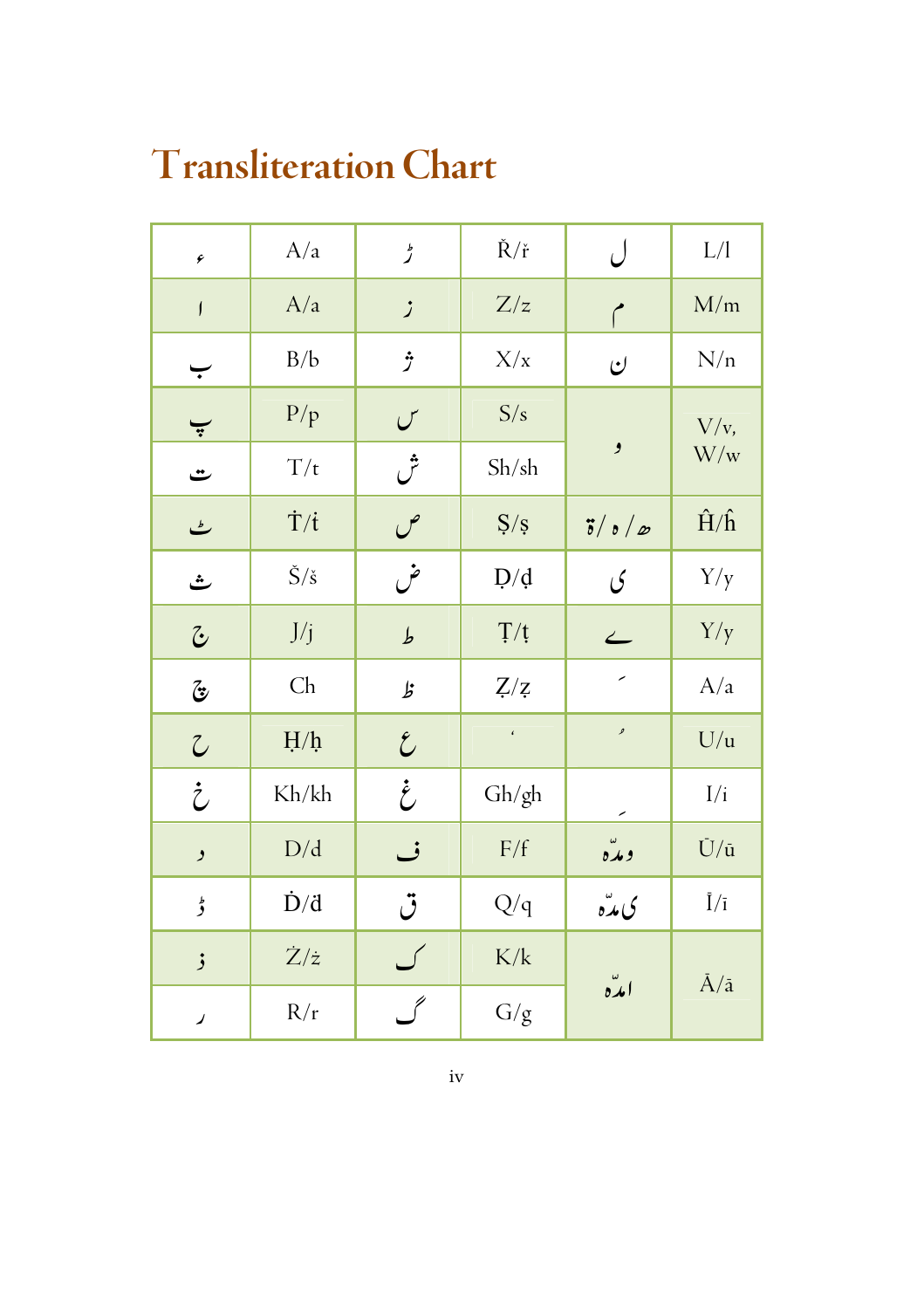# **Table of Contents**

## I Want to Rectify Myself

| Strange method of remembering sins of childhood 7 |
|---------------------------------------------------|
|                                                   |
|                                                   |
|                                                   |
|                                                   |
|                                                   |
|                                                   |
|                                                   |
|                                                   |
|                                                   |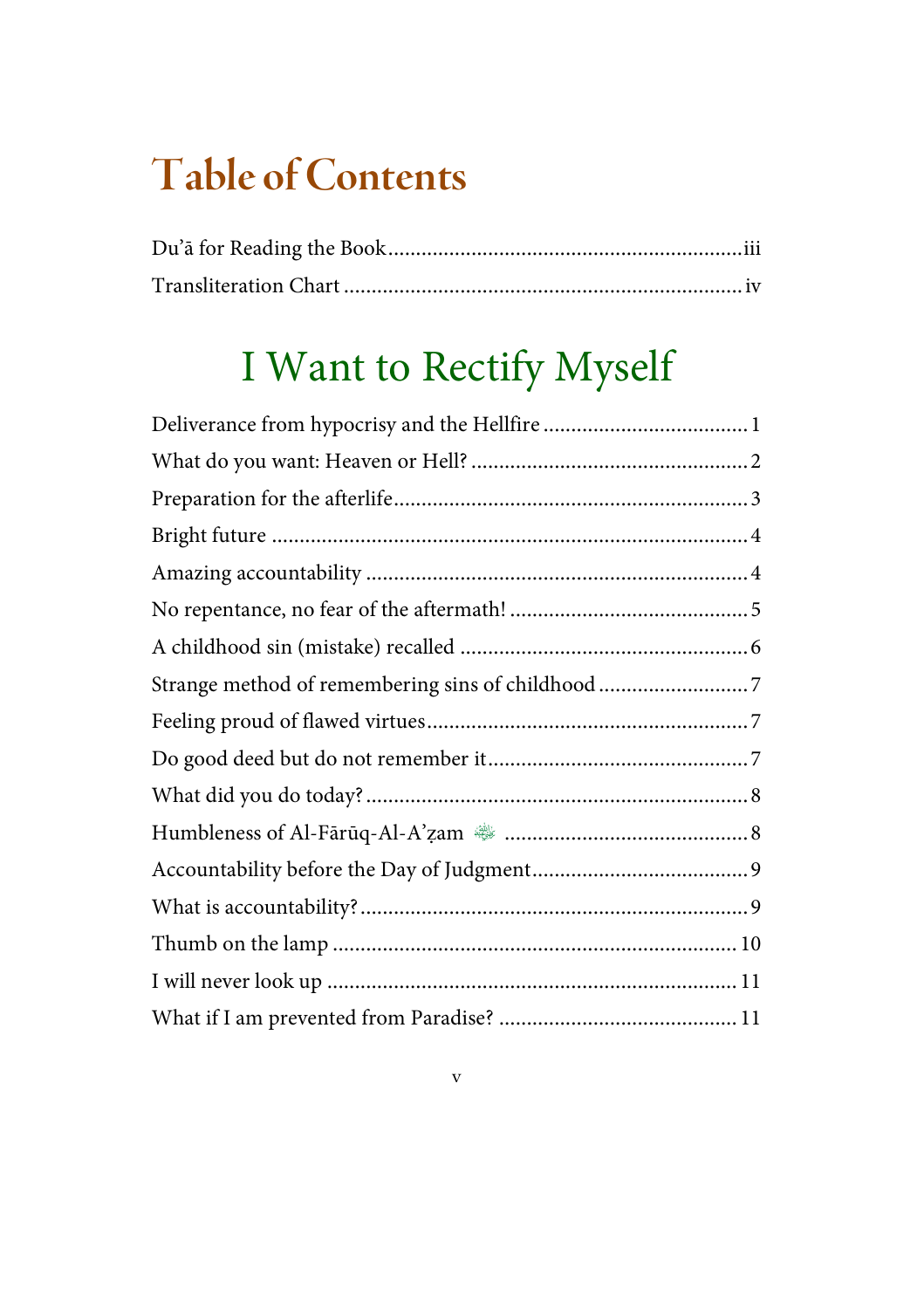| The one who doesn't perform good deeds is foolish 14             |  |
|------------------------------------------------------------------|--|
|                                                                  |  |
|                                                                  |  |
| In what case expecting absolution is silliness?  17              |  |
| Hope of harvesting wheat whilst sowing barley is a folly  18     |  |
| Sowing seed for Hell and expecting fruit of Paradise! 19         |  |
|                                                                  |  |
|                                                                  |  |
| Allah المؤدِّجَلَّ has not taken the responsibility of forgiving |  |
|                                                                  |  |
|                                                                  |  |
|                                                                  |  |
|                                                                  |  |
|                                                                  |  |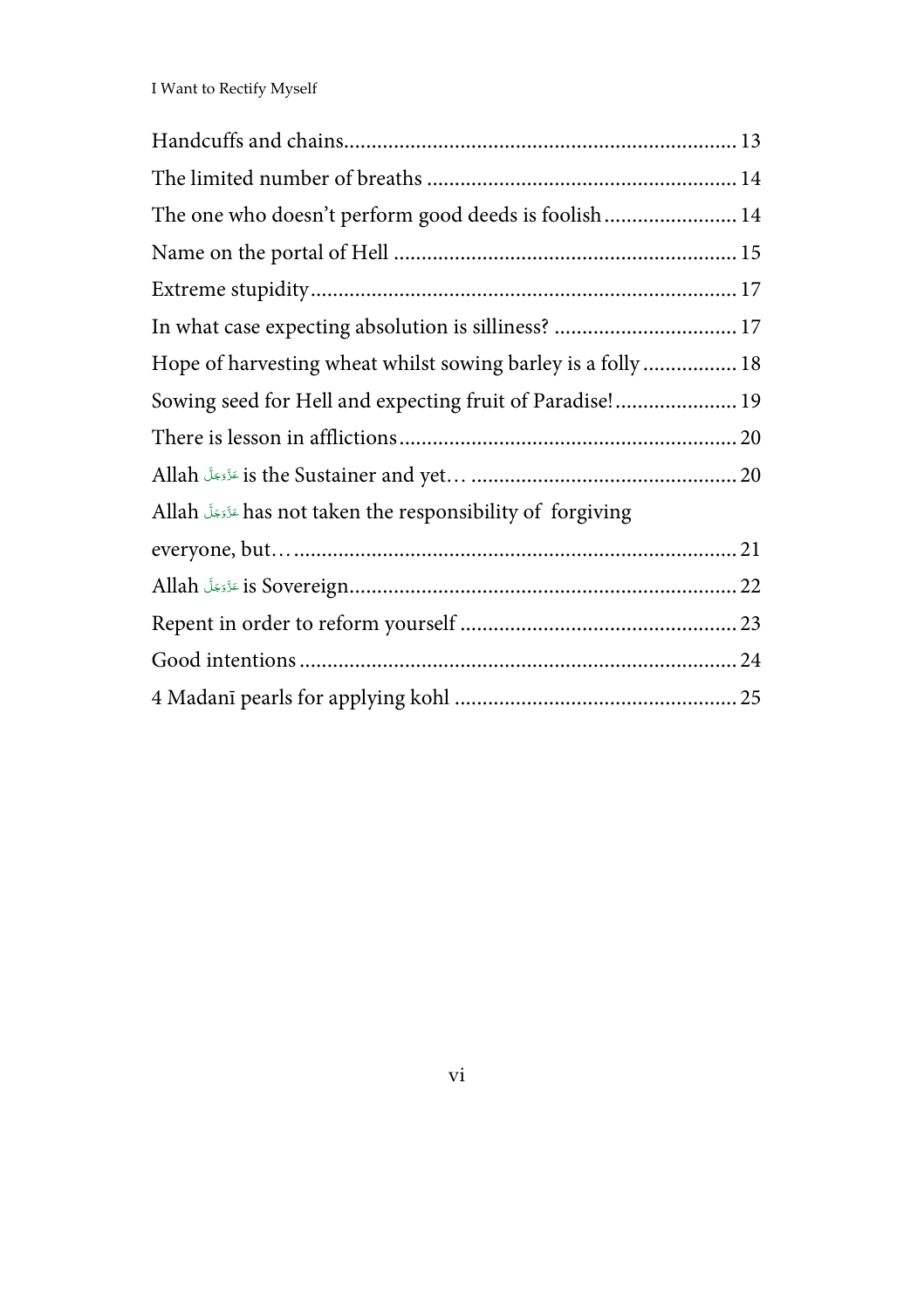.<br>-ٰ ٱلۡحَمۡمُّالِلّٰٰٓ وَرَبِّالٰۡۡعٰلَـٰٓبِيۡنَ؋َالظَّـٰلُوةُۚۚ وَالسَّـَلَامُ عَـٰىٰ سَيِّـٰ اِلۡمُّوۡسَلِيۡنَ ׇ֦֘֝֬֘ ֧֘ ֓ ٰ֧֘ ٰ ֦֧ ֓ ់ ٰ l .<br>-ٰ ء<br>خۇفبالل ֦֧֦ í اَمَّابَعُدُٰفَاَعُوْذُبِاللَّٰوِمِنَ\لشَّيْطٰنِ\لرَّجِيُم<sup>ِ ا</sup> ֦֧ , ٰ ֦֖֦֦֘֝֘ مِنَ\لشَّيُطْنِ\لـزَّجِيُم ۚ بِسُمِ{للَّـٰهِ\لـزَّحۡـٰمٰنِ\لـزَّحِيُم ؕ ٰ  $\overline{a}$ ۡ

# I Want to Rectify Myself\*

No matter how hard Satan tricks to prevent, you do read this booklet completely. اِنْ شَــَاءَالله عَزَّدَجَلَ "you will feel a Madanī <u>أَمَ</u> <u>أَ</u> ْ َ <u>َ</u> revolution streaming in your heart.

#### **Deliverance from hypocrisy and the Hellfire**

 $\overline{a}$ 

Sayyidunā Imām Sakhāwī ه ل ٰالى ع َع َْحم ُة ِ االله ت ر narrated that the Noble **ٔ** َي **E** í َ Prophet ٱلَّه تَعَالَى عَلَيْهِ وَاٰلٰهٖ وَسَلَّمَ Prophet مَتَّلَى اللهُ عَلَيْهِ وَاٰلٰهٖ وَسَلَّمَ **€** <u>َ</u> <u>َ</u> <u>ا</u> َي <u>َ</u> َ ا<br>م upon me once, Allah حَزَّدَجَلَ showers ten blessings upon him; َ **أَ**ّ and the one who sends Ṣalāt upon me ten times, Allah َلّ ج َ ّزَو ع َ َ showers a hundred blessings upon him; and the one who sends Şalāt upon me a hundred times, Allah عَدَّدَجَلَ inscribes between َ <u>َ</u> both of his eyes that this person is exempted from hypocrisy

<sup>\*</sup> Amīr–e-Aĥl-e-Sunnat أَامَتْ بَرَكَاكُمُ الْعَالِيَة delivered this speech in the weekly Sunnaĥ-inspiring ا<br>ا ِ اً ُ َ ا<br>ا congregation of Dawat-e-Islami, the global non-political movement for preaching of Quran and Sunnaĥ, at its Global Madanī Markaz Faizān-e-Madīna on 27th of Ramaḍān-ul-Mubārak, 1423H. It is being presented in printed form with minor amendments.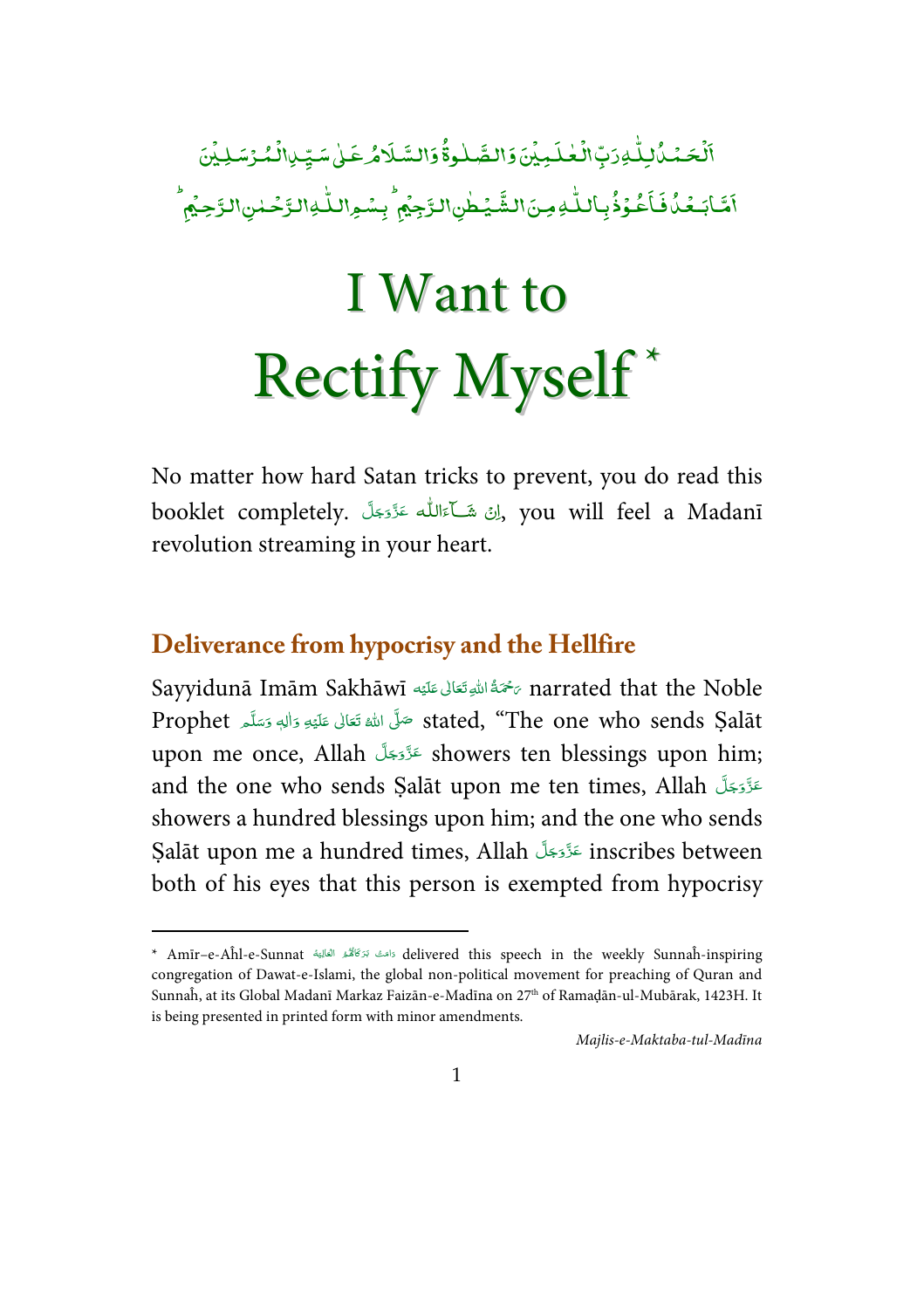and the fires of Hell; and on the Day of Judgment, He َلّ ج َ ّزَو will ع َ َ place him with martyrs." (Al-Qaul-ul-Badī', pp. 233 Muassisa-tur-Rayyān)

*Of all prayers, the superior prayer is,* Ṣ*al*ā*t and Salutation It repels every affliction,* Ṣ*al*ā*t and Salutation* 

صَلُّوۡا عَلَىٰ الۡحَدِ ْ ا عَلَى الْحَبِيُّبِ ۚ مَمَلَى ا l, صَلَّى الـلهُ تَعَالٰى عَلٰى مُحَمَّد ٰ

#### **What do you want: Heaven or Hell?**

Imām Abū Nu'aīm Aḥmad bin 'Abdullaĥ Aṣfaĥānī ڤَيِّسَ سِرُّهٗالنُّو َاللَّهُ بِ į **ُ ٔ** (Deceased in 430 A.H.) has mentioned in Ḥilya-tul-Auliyā that Sayyidunā Ibrāĥīm Taīmī ه ل ٰالى ع َع َْحم ُة ِ االله ت ر stated: Once, I imagined **ٔ** َي َ í **C** that I am in Hell, tightly strapped by the chains of fire, eating cactus and sipping the pus of the people in Hell. After those contemplations, I enquired my Nafs, "Tell me, what you desire: torment of Hell or deliverance from Hell?" My Nafs answered, "Deliverance. I want to go back to the world and perform such deeds by virtue of which I can be exempted from the Hell." After that, I contemplated that I am in Heaven, eating its fruits, drinking beverages from its rivers, and meeting with the Ḥūrs. After those imaginations, I questioned my Nafs, "What do you desire: Heaven or Hell?" My Nafs answered, "Heaven. I want to go to the world and perform good deeds so that I can avail the bounties of Paradise." Then I said to my Nafs: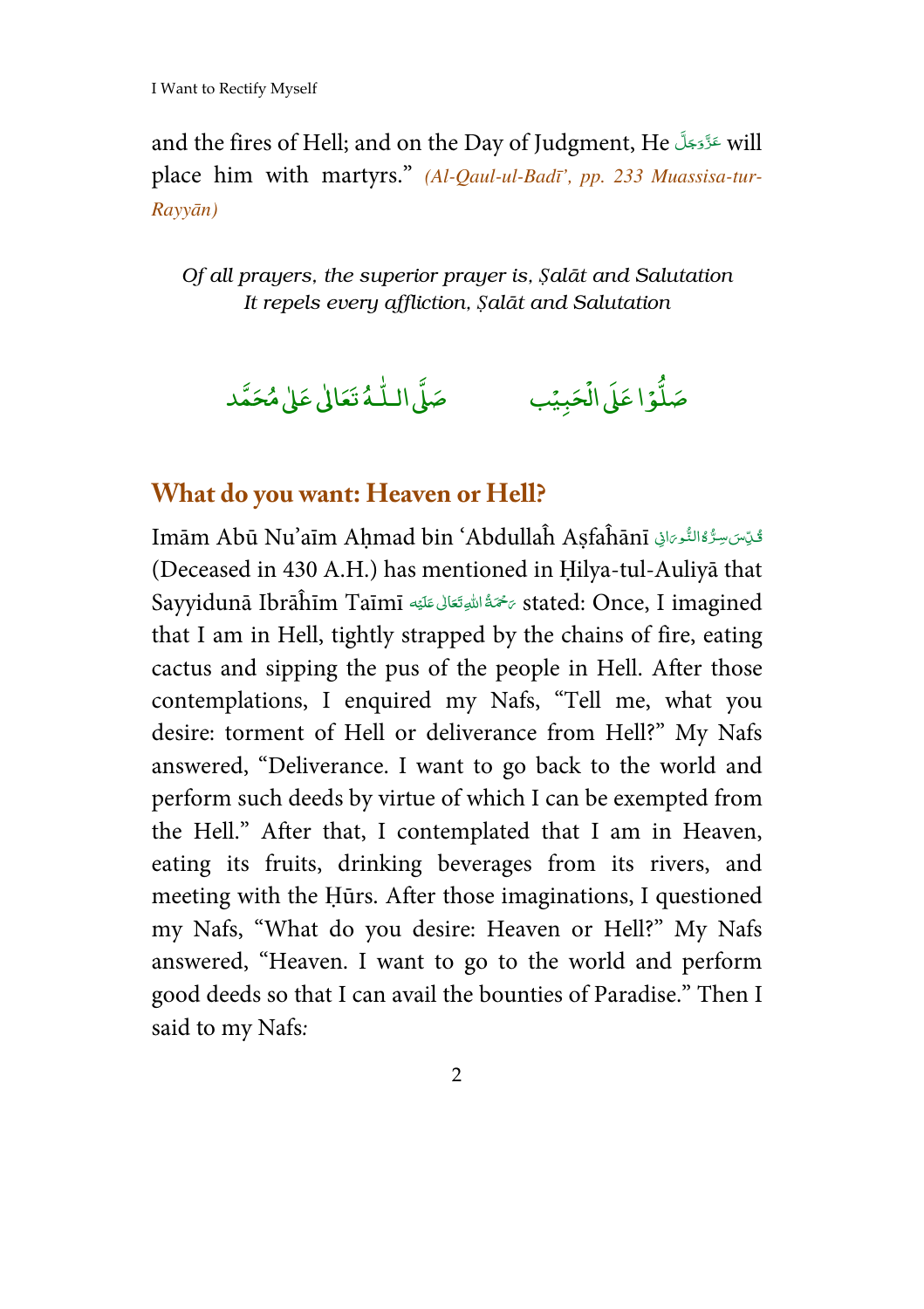Right now you have opportunity. (Meaning: O! Nafs, now you have to determine your path yourself, either rectify yourself and go to the Heaven or do sins and go to the Hell. Therefore, you should sow what you want to reap). (Ḥilyat-ul-Auliyā, Vol. 4, pp. 235, Ḥadīš 5361)

> *Do some good deeds, reform your afterlife O brother! There is no surety of life*

### **Preparation for the afterlife**

Dear Islamic brothers! Try to understand that in order to reform their Nafs, how our noble saints would hold it accountable, would try to control it; would discipline it on its wrongdoings, and sometimes even inflict punishment on it. Whilst always fearing Allah َلّ ج َ ّزَو ع and reforming themselves more and more, َ َ they would strive extensively to prepare for the afterlife. No doubt efforts of such people bear fruit. Allah عَزَّوَجَلَّ has stated in َ <u>َ</u> the Holy Quran, Part 15, Sūraĥ Banī Isrāīl, Verse 19:

> .<br>زادَ وَمَنۡأَرَادَ ֦ .<br>الأخِرَةَ وَسَعٰى لَهَاسَعُيَهَا ٰ ֧֓  $\overline{\phantom{a}}$  $\overline{\phantom{a}}$ ۔<br>سَعٰی لَہ ؞<br>كانَسَعَيُّ  $\overline{\phantom{a}}$ وٽيپك <sup>كن</sup> و ا وَهُوَمُؤْمِنٌ فَ ់ و ِ<br>هُمْ مَّشْكُوْرًا <mark>@</mark> , ۡ ֦֧֦

A'lā Ḥaḍrat, Imām of Aĥl-e-Sunnat, Revivalist of Sunnaĥ, Eradicator of Bid'aĥ, Scholar of Sharī'aĥ, Guide of Ṭarīqaĥ, Maulānā Shāĥ Imām Aḥmad Razā Khān عَلَيْهِ $\tilde{z}$ َ translated َ اللہ میں<br>منابع ة<br>تا ة<br>ما this verse in his renowned translation of the Holy Quran 'Kanz-ul-Īmān' in the following words: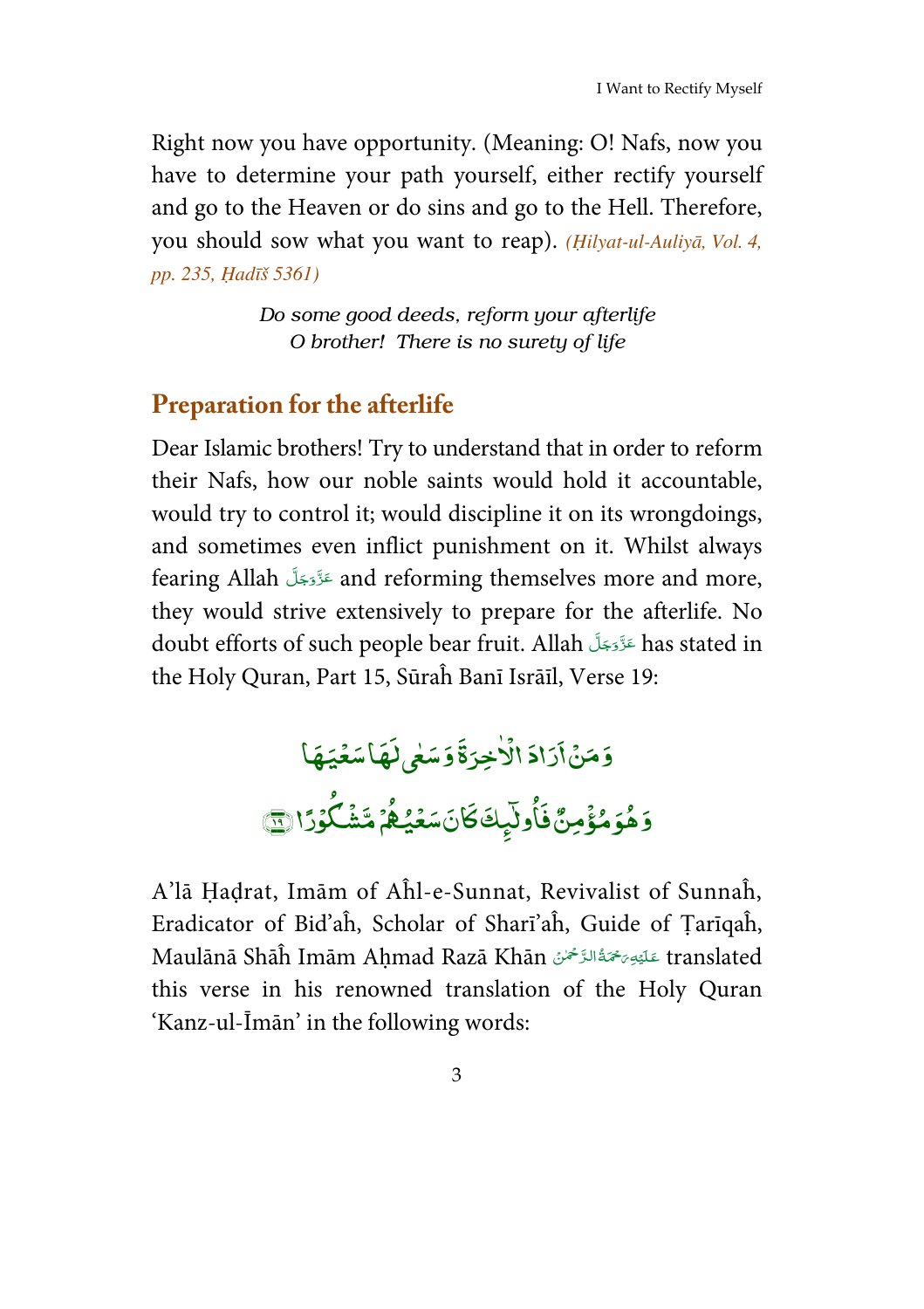#### **"And whoever desires the Hereafter and strives for it accordingly, and is a believer as well - so only their effort has borne fruit."**

[Kanz-ul-Īmān (Translation of Quran)] (Part 15, Sūraĥ Banī Isrāīl, Verse 19)

## **Bright future**

Today, we engage ourselves to make efforts to better our future. We strive to gather various sorts of comforts, we toil to increase our bank balance, we try to flourish our business, and we make so many schemes in order to attain worldly comforts for the future, so that some way our 'worldly morrow' may prosper. But regrettably, we are absolutely remiss in bettering our afterlife. Numerous careless people embrace death while toiling for even better worldly life. Thus, instead of celebrating their cheering of a bright future, they are lowered into the dark grave. To be engaged in search for mere a better life in this world, to be neglectful in thinking about and in preparing for the afterlife, and whilst accounting for past deeds, not making efforts to avoid sins and firmly determining to do good deeds, is nothing but real loss. A wise person is one who focuses the afterlife, reforms himself by holding his Nafs severely accountable; he regrets for his sins and fears from poor consequences of sins, just as our saints have done. Hence,

## **Amazing accountability**

Ḥujja-tul-Islām, Imām Muhammad Ghazālī ه ل ٰالى ع َع َْحم ُة ِ االله ت has ر ْ َي <u>َ</u> <u>َ</u> **ٔ** narrated that once Sayyidunā Ibn-uṣ-Ṣimmaĥ اللهِ تَعَالى عَلَيْه ْ َي í<br>Í í **ٔ** whilst performing self-accountability calculated his age and it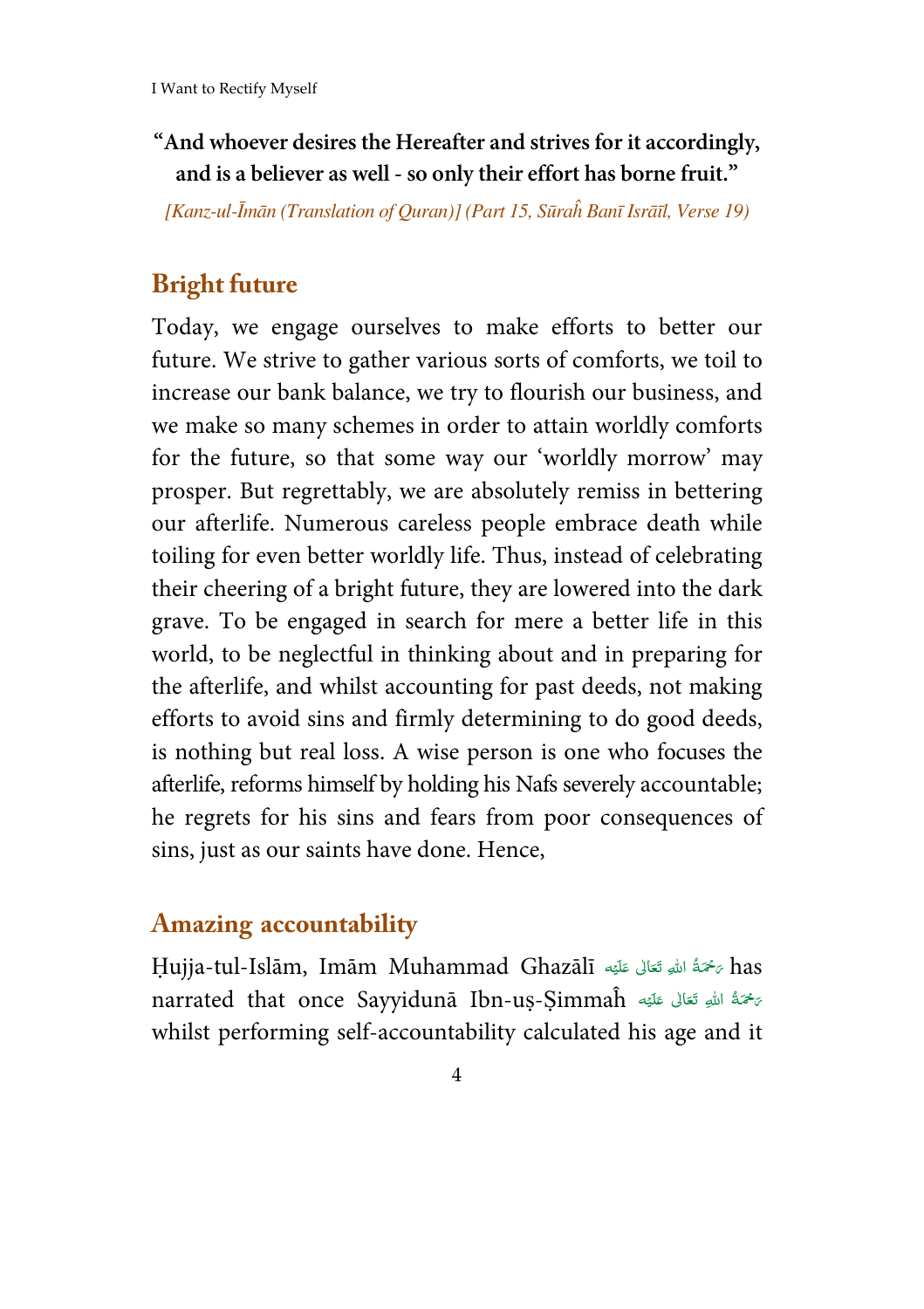came out to be 60 years. After multiplying his age by 12, it resulted in 720 months. He then multiplied these 720 months by 30, the result was 21,600 days; the number of days of his blessed life. Then he himself said, "If I have committed one sin in a day, I have committed 21,600 sins to the present day. Most probably I have committed up to 1,000 sins in a day." Saying that, he started trembling with the fear of Allah َلّ ج َ ّزَو ع, then at َ َ once, he مَحْمَةُ اللهِ تَعَالَى عَلَيْه $\delta$  screamed and fell down on the floor. ֺ֧֧֧֦֧֧֧֧֧ׅ֧֧֝֟֟֓֕֟֓֕֬֟֓֡֬֟֓֬֓֝֬֟֩֓֬֓֝֬֟֩֓֝֬֟֩֓֬֓֝֬֓֬֩֓<sup>֓</sup>֓ َي **E** í **C** When checked, his soul found to be had departed from this world. (Kīmiyā-e-Sa'ādat, Vol. 2, pp. 891)

#### **No repentance, no fear of the aftermath!**

 $\overline{a}$ 

Dear Islamic brothers! Contemplate deeply about how our noble saints حَمَهُمُ اللَّهُ السَّلَاء did Fikr-e-Madīna<sup>1</sup>. And in order to ا<br>ا ا<br>ا ا<br>ا <u>َّأ</u> å<br>. reform their Nafs, how they would perform accountability for it! And even being engaged in doing good deeds, they would consider themselves as sinners and would always fear Allah عَزَّوَجَلَّ Some of them had so much intense fear of Allah ِمَزَّوَجَلَّ َ َ َ َ that their souls would depart. But unfortunately, we are badly engaged in the depth of sins, neither we have feelings of regret, nor we feel fear of aftermath. Our saints سَتَهَمَّ اللَّهُ تَعَالَى saints سَتَهْمَدُ اللَّهَ تَعَالَى anor w الم<br>الأ <u>ا</u> ا<br>ا َ wake at night, fast in abundance, perform good deeds excessively; but would still assume themselves guilty, and would weep persistently with the fear of Allah ِعَزَّوَجَلَّ َ <u>َ</u>

<sup>1</sup> One of the best Madanī In'ām among Madanī In'āmāt to achieve self-reforms is practicing Fikr-e-Madīna i.e. one should regularly perform accountability of his deeds at night and meanwhile he should fill the form of Madanī In'āmāt as well.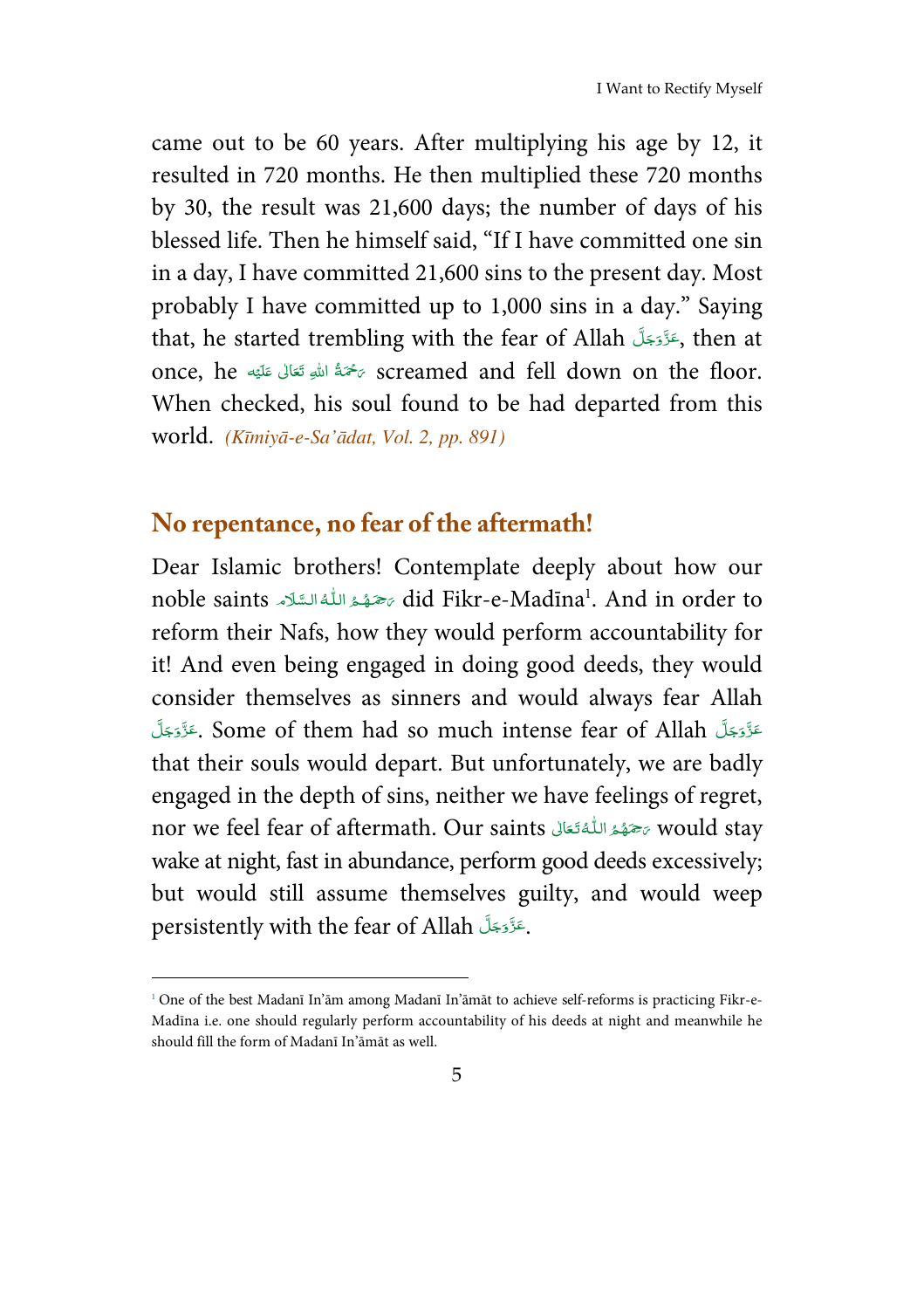They spend their nights constantly crying, wiping away the sleep from their eyes They consider themselves sinners at dawn and lower in deeds than everybody else

(**Translation:** They are such pious people whose nights would go by in weeping and because of it they could not sleep. Even after this, when morning would come, they would consider themselves the biggest sinners amongst the people).

Their elegance is such that not practicing "Mustaḥab<sup>1</sup>" deeds is considered a bad act by them; reduction in supererogatory worship is perceived to be a wrongdoing and a mistake made in their childhood is counted as a sin by them, even though childhood sins are not accountable. Hence,

## **A childhood sin (mistake) recalled**

Once Sayyidunā 'Utbaĥ Ghulām عَلَيْهِ رَحْمَةُ اللّٰهِ السَّلَاء . Í ---Ĵ shivering while passing by a house and suffered perspiration. When people enquired, he replied "This is the place where I committed a sin in my childhood." (Tanbīĥ-ul-Mughtarīn, pp. 57, Dār-ul-Bashāir, Beirut)

May Allah عَزَّدَ have mercy upon him and forgive us for his sake! --

> مِين بِجَا -֘ .<br>۲ امِين بِجَاهِ النَّبِيِّ الأمِين ֘ , **النَّبِيِّ الْاَمِيِّن**ْ صَلَّى اللهُ تَعَالىٰ عَلَيْهِ وَالِهٖوَسَلَّم -l -ۡ ------

l

<sup>1</sup> An act which Sharī'aĥ likes to be performed but its abandonment is not disliked.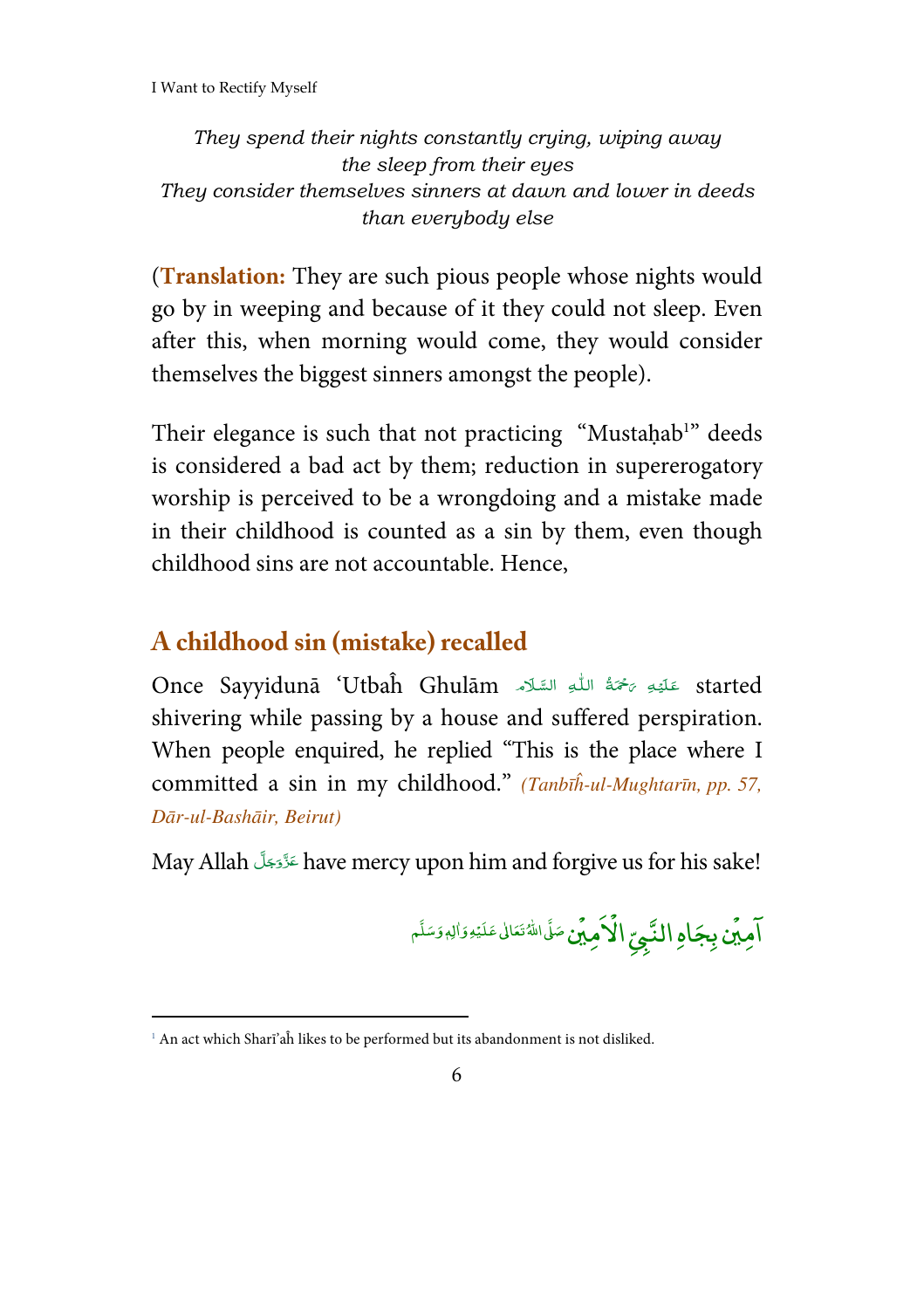## **Strange method of remembering sins of childhood**

It has been reported that a sin got committed by Sayyidunā Hasan Baṣrī عَلَيْهِ رَحْمَةُ اللّٰهِ القَوِى Ḥasan Baṣrī عَلَيْهِ رَحْمَةُ اللّٰهِ القَوِى **ٔ** ∫<br>∫ <u>ا</u> **ٔ** a new dress sewed, he would write that sin on its collar. Often, he would cry so much on looking at it that he would faint. (Tażkiraĥ-tul-Auliyā, Vol. 1, pp. 39)

May Allah عَزَّدَجَلَّ have mercy upon him and forgive us for his sake! َ <u>َ</u>

> مِين بِجَا ֘ .<br>آ امِين بِجَاهِ النّبِيِّ الأمِين ֘ ْ **النَّبِيِّ الْاَمِيِّن**ْ صَلَّى اللَّهُ تَعَالى عَلَيْهِ وَالِهٖ وَسَلَّم l ۡ

صَلَّى الـلُّـهُ تَعَالٰى عَلٰى مُحَمَّد ֦֧֦֧ׅ֦֦֦֦֦֧ׅ֧֦֧֦֧ׅ֧ׅ֧֦֧ׅ֧ׅ֧֦֧ׅ֧֦֧ׅ֧ׅ֧֧֧ׅ֧֦֧֧֧֧֚֚֚֚֚֚֚֚֚֚֚֚֚֚֚֚֚֚֚֚֡֡֜֓֡֟֓֟֓֡֟֓֡֟֓֡֓֡֓֡֓֜֓֓֜֓

#### صَلَّوۡا عَلَىٰ الۡحَدِ ؙ<br>; ا عَلى الحَبِيَّب مَسَى ا ֘

#### **Feeling proud of flawed virtues**

Dear Islamic brothers! Did you notice? Our noble saints **∶** حَمِّدُ اللّٰهُ السَّلَاءَ» would remember sins of their childhood and ∫<br>∫ ا<br>الم ا<br>ا because of it would fear Allah عَزَّوَجَلَ so much. And on the other َ <u>َ</u> hand, it is we ill-fated adults who forget even those sins that we commit deliberately but we remember our flawed virtues and feel proud about them.

## **Do good deed but do not remember it**

Dear Islamic brothers! A wise person is one who obtains the fortune of performing good deeds and do not remember them. And if sins are committed, he remembers them. And in order to reform himself, he performs self-accountability strictly.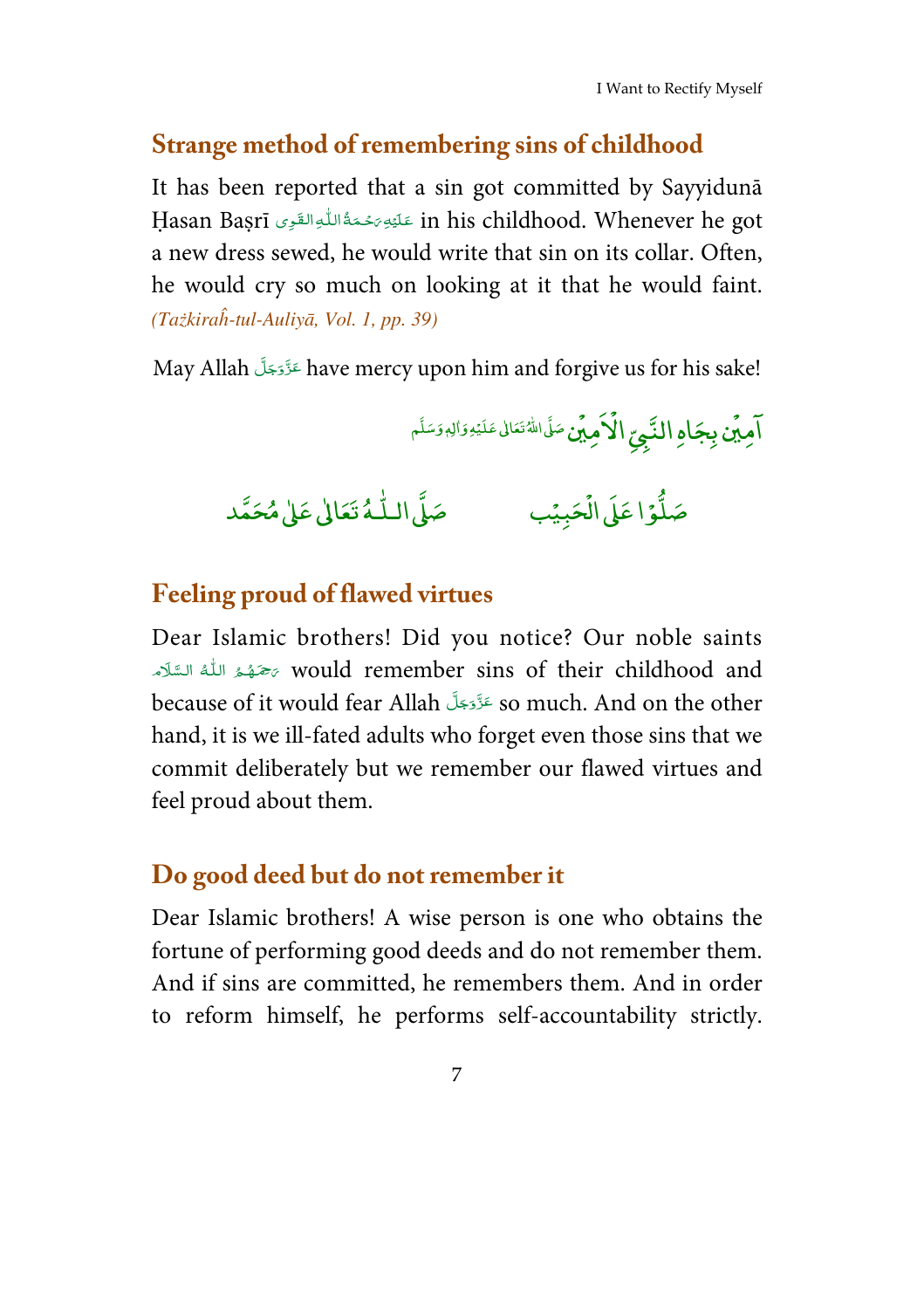Upon decrease in good deeds, he even disciplines himself and frightens himself of the wrath and rage of Allah عَزَّدَجَلَّ every َ <u>َ</u> moment. This had been the practice of our saints. Hence,

## **What did you do today?**

Amīr-ul-Mūminīn Sayyidunā 'Umar-Al-Fārūq تَحْوَىَاللَّهُ تَعَالَى عَنْهُ Pārū í ا<br>م **C** ا<br>أ perform self-accountability on a daily basis and when night would come, he would whip himself on his feet asking himself "Tell me what you did today?" (Ihyā-ul-'Ulūm, Vol. 5, pp. 141)

May Allah عَزَّدَ have mercy upon him and forgive us for his sake! َ <u>َ</u>

> مِين بِجَا ֧֦֧֦֧֦֧֦֧֦֧֦֧֜*֚* .<br>آ امِين بِجَاهِ النّبِيِّ الأمِين ֧֦֧֦֧֦֧֦֧֦֧֦֧֜*֚* ْ **النَّبِيِّ الْاَمِيِّن**ْ صَلَّى اللهُ تَعَالىٰ عَلَيْدِوَالِهٖوَسَلَّم ٰ ۡ

صَلَّوۡا عَلَىٰ الۡحَدِ ْ ا عَلَى ال ֧֦֧<sup>֓</sup> يًب صَلَّى الـلَّـهُ تَعَالَىٰ عَلَىٰ مُحَمَّد ֧֦֧ׅ֦֦֧ׅ֦֧ׅ֧ׅ֧֧ׅ֧ׅ֧֦֧ׅ֧ׅ֧ׅ֧֦֧ׅ֧֦֧֚֚֚֚֚֚֚֚֚֚֚֚֚֚֚֚֚֚֚֚֚֚֡֜֓֡֟֓֡֟֓֡֟֓֡֜֓֡֜֓֓֜֓֓֜֓֜

## **Humbleness of Al-Fārūq-Al-A'**ẓ**am** ؓ◌

Sayyidunā 'Umar-Al-Fārūq حَضِىَ اللهُ تَعَالَى عَنْهُ Erom amongst the َ َ **ا** َ "Asharaĥ-e-Mubashsharaĥ", meaning those ten Ṣaḥābaĥ Kirām عَلَيْهِمُ الرِّضْوَانَ ٱيَجْمَعِينُ Kirām ا<br>ا  $\frac{1}{2}$ ْ **أَ**ّ ֧<u>֓</u> į, Paradise; and in spite of being most excellent in rank than everyone after Sayyidunā Abū Bakr Ṣiddīq رَضِيَ اللهُ تَعَالَى عَنْهُ Everyone after Sayyidunā Abū Bakr َ í ا<br>ا ∫<br>∫ possess great humbleness. Hence, Sayyidunā Anas Bin Mālik قَالِ عَنْهُ تَعَالَى عَنْهُ تَعَالَى عَنْهُ  $\delta$  stated: Once I saw Sayyidunā 'Umar-Al-Fārūq َ **گ C** ا<br>ا َ ا<br>ا نوى اللهَ تَعَالَى عَنْهُ near a wall of a garden addressing his Nafs: "Bravo! َ َ ا<br>م َ People call you the leader of the believers." Then with humbleness he stated, "And you don't fear Allah [اعَزَّوَجَلَ َ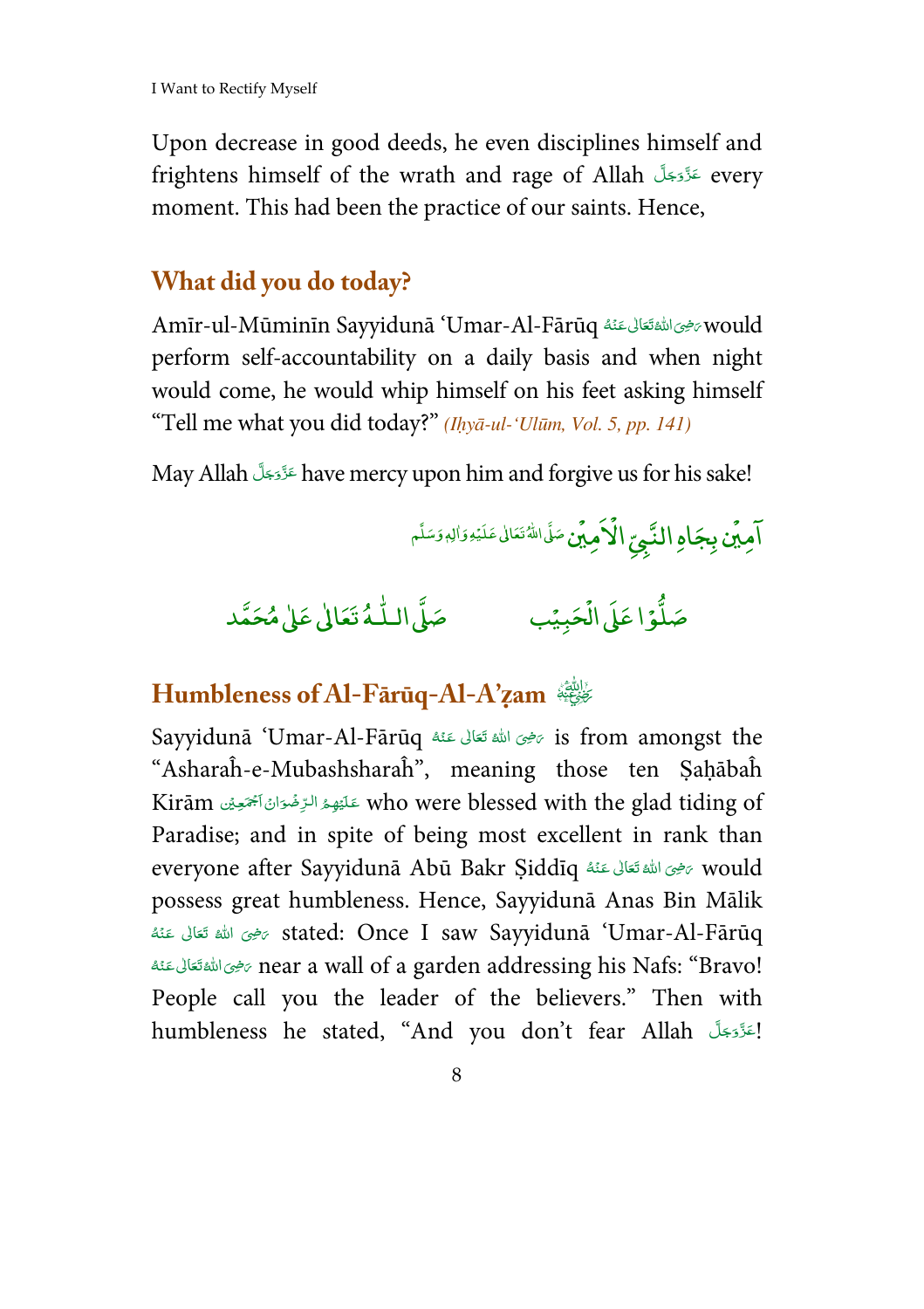Remember! If you don't have the fear of Allah حَذَّدَجَلَ ,you will َ <u>َ</u> have to face His torment." (Kīmiyā-e-Sa'ādat, Vol. 2, pp. 892)

May Allah عَزَّدَ ave mercy upon him and forgive us for his sake! َ **j** 

> مِين بِجَا ֘ .<br>۲ امِين بِجَاهِ النَّبِيِّ الأمِين ֘ ْ **النَّبِيِّ الْآمِينِ سَ**نَّى اللهُ تَعَالىٰ عَلَيْهِ وَالِهٖوَسَلَّم l ۡ

Dear Islamic brothers! The way Sayyidunā 'Umar-Al-Fārūq ا<br>أ ة تَعَالَى عَنْهُ تَعَالَى عَنْهُ  $\sim$  scolded his Nafs and performed self-accountability َ í **گ C** with the fear of Allah ٱلْمَزْحَلَّ si also for the sake of teaching us. َ <u>َ</u> Hence,

### **Accountability before the Day of Judgment**

Once, Sayyidunā 'Umar Fārūq حَيْنَ اللَّهُ تَعَالَى عَنْهُ 100 Once, Sayyidunā 'Umar Fārūq َ <u>َ</u> **گ** َ Perform accountability of your actions before the Day of Judgment comes and you are held accountable for." (Ihyā-ul-'Ulūm, Vol. 5, pp. 128)

May Allah عَزَّدَ ave mercy upon him and forgive us for his sake! َ í

> مِين بِجَا ֧֦֧֦֧֦֧֦֧֦֧֦֧֜*֚* .<br>آ امِين بِجَاهِ النّبِيِّ الأمِين ֧֦֧֦֧֦֧֦֧֦֧֦֧֜*֚* ْ **النَّبِيِّ الْاَمِينِ سَ**نَّاللهُ تَعَالى عَلَيْهِ وَالِهٖوَسَلَّم ٰ ۡ

#### **What is accountability?**

Dear Islamic brothers! Reviewing our past deeds is called Muḥāsabaĥ [Self-Accountability]. May we become regular in performing Fikr-e-Madīna every night for accountability of our Nafs regarding deeds of the whole day so that we may remain aware of profit / loss in the wealth of our deeds! Just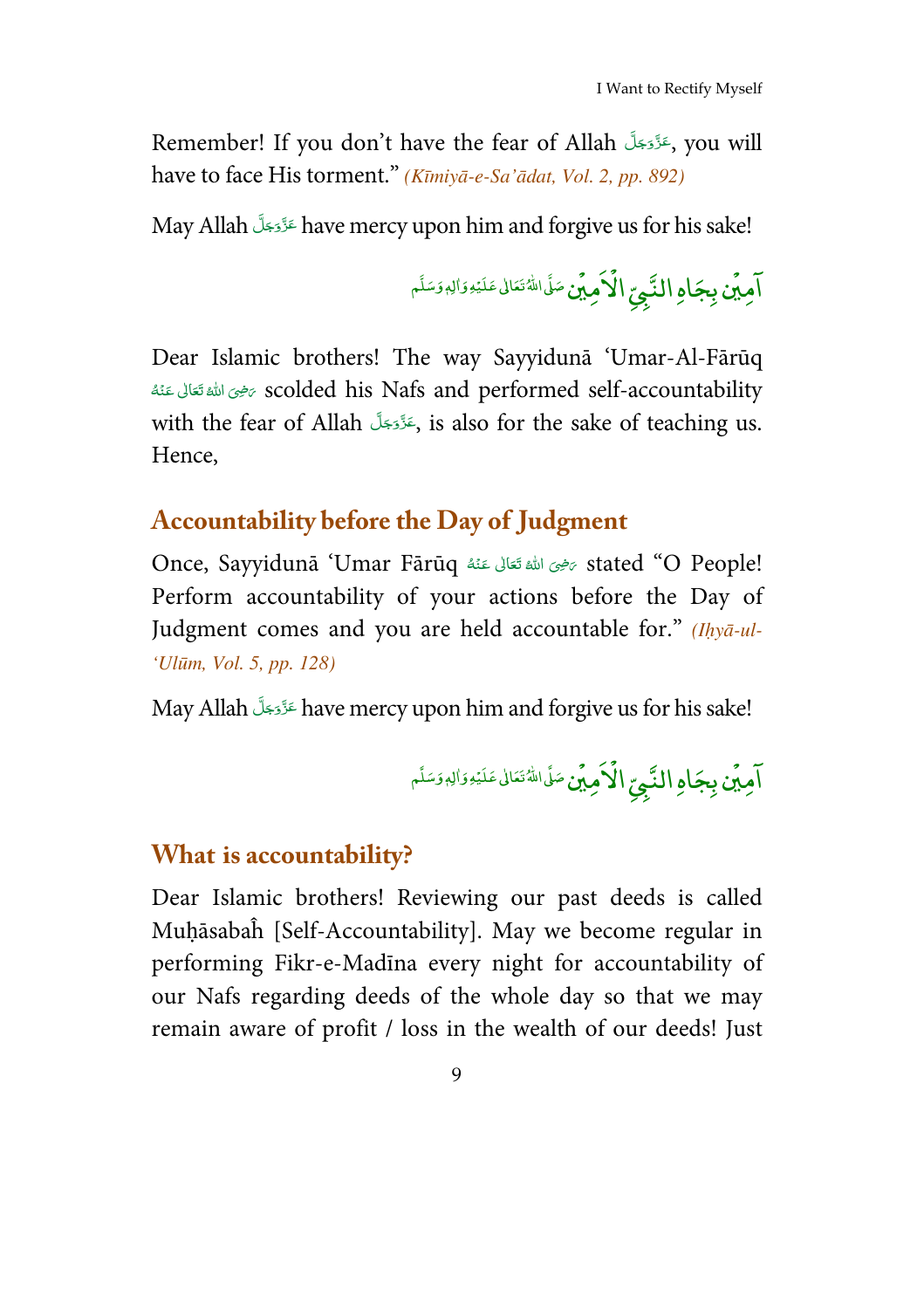like the way in which a business partner is asked for details of accounts, similarly it is very important to be cautious in accountability of the Nafs because Nafs is very clever and deceiving. It portrays its non-compliance as compliance in order to show goodness in evil-doing but in fact there is only vice in it. Not only this, we should also seek accountability of Nafs in all the legitimate matters as well in order to reform ourselves in true sense. If we find guilty in our Nafs, we should sternly ask it to make up for that. Same was the good practice of our saints. Hence,

### **Thumb on the lamp**

A great scholar and Tābi'ī saint Sayyidunā Aḥnaf Bin Qaīs ا<br>ا خَصَ اللهَ تَعَالَى عَنْهُ  $\sigma$  would pick up a lamp in his hand at night and put َ <u>َ</u> **گ** َ his thumb on its flame and state: "O Nafs! Why did you do that? And why did you eat that thing?" (Kīmiyā-e-Sa'ādat, Vol. 2, pp. 893)

May Allah عَزَّوَجَلَّ have mercy upon him and forgive us for his sake! َ <u>َ</u>

> مِين بِجَا ֘ .<br>۲ امِين بِجَاهِ النَّبِيِّ الأمِين ֘ ْ **النَّبِيِّ الْاَمِيِّن**ْ صَلَّى اللهُ تَعَالىٰ عَلَيْهِ وَالِهٖوَسَلَّم l ۡ

Meaning, he would perform accountability that if his Nafs has made an error then it should be warned that the flame of this lamp is very light in intensity, even then it is unbearable. Then how is it possible to endure the dreadful fire of the Hell. Ḥujjatul-Islām, Sayyidunā Imām Muhammad Bin Muhammad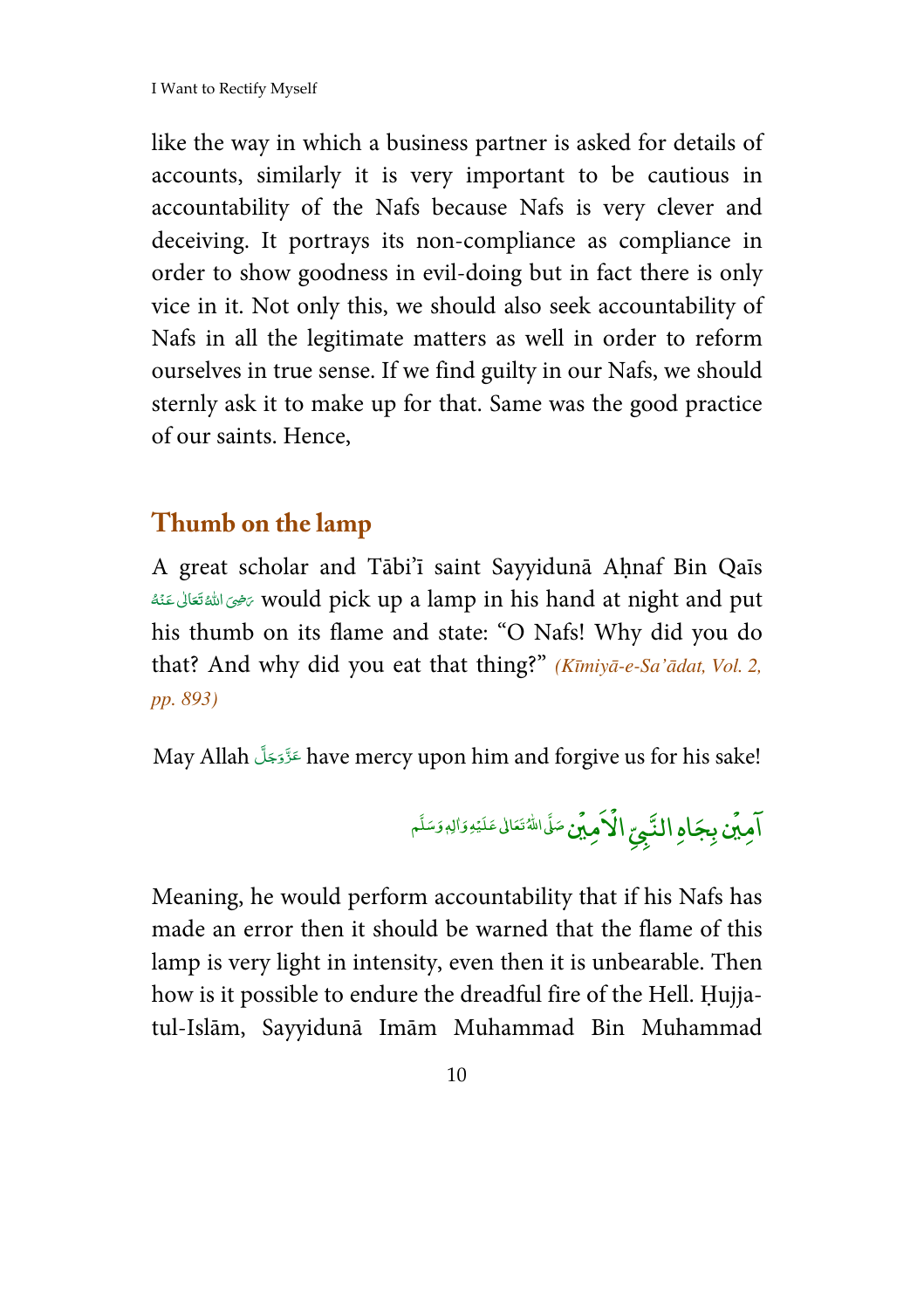Ghazālī عَلَيهِ رَمْحَةُ اللهِ الزَالِى Ghazālī í ļ í j j í this, stated:

#### **I will never look up**

Sayyidunā Majma' سَمْتَانليقَانِ عَلَيْهِ 's once looked up and unintentionally ĺ ć í í had a glance on a woman at top of a roof. He immediately lowered his eyes and felt so ashamed that he vowed to never look up again.  $(Ilv\bar{a}-ul-'Ul\bar{u}m, Vol. 5, pp. 141)$ 

May Allah have mercy upon him and forgive us for his sake! í í

> مِين بِجَا -֘ .<br>آ امِين بِجَاهِ النّبِيِّ الأمِين ֘ , **النَّبِيِّ الْاَمِيِّن**ْ صَلَّى اللَّهُ تَعَالى عَلَيْهِ وَالِهٖ وَسَلَّم -l -ۡ ------

Dear Islamic brothers! Did you notice what type of Madanī mindset our saints had that if they glanced a woman unintentionally, although an accidental glance is forgiven, they made a vow of never looking up, i.e. they permanently applied Qufl-e-Madīna<sup>1</sup> on their eyes.

Due to modesty, our Prophet's eyes would remain lowered So on your eyes, my brother apply Qufl-e-Madīna

#### **What if I am prevented from Paradise?**

Once, Sayyidunā Ibrāĥīm bin Adĥam       !ۡ "# went to a í ļ ĺ í public bathroom to take bath. The attendant of the bathroom stopped him asking him for dirham [money] and said that if

 $\overline{a}$ 

<sup>1</sup> Spiritual Guard of Madīna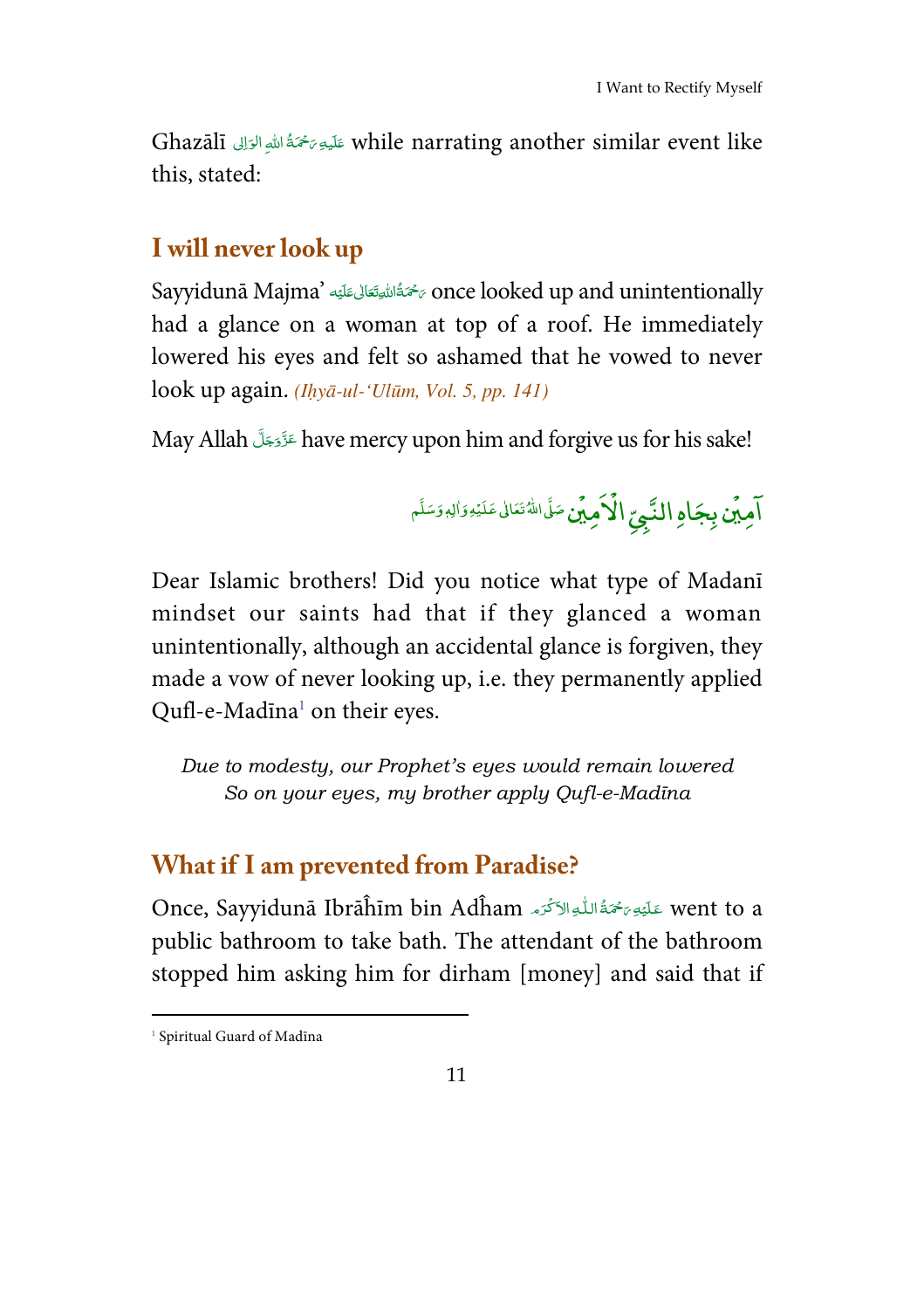he would not pay the dirham, he won't let him enter. Listening to that, Sayyidunā Ibrāĥīm Bin Adĥam حَمْقَةُ اللهِ تَعَالى عَلَيْه ْ َي í<br>Í í **ٔ** crying. The attendant got worried and requested "If you don't have any dirham, then it's no problem, you can take a bath just free of cost." Sayyidunā Ibrāĥīm Bin Adĥam حَمَّةُ اللهِتَعَالى عَلَيْه stated, ֺ֧<u>֓</u> َي **E** َ **C** "I didn't cry because you stopped me, but the reason was that today I was stopped due to a dirham from entering into this public bathroom in which pious and sinners both take bath. Ah! If I would be stopped from entering Paradise, the highresidence for pious, due to scarcity of good deeds then what will I do?"

May Allah عَزَّوَجَلَّ have mercy upon him and forgive us for his sake! َ <u>َ</u>

> مِين بِجَا ֘ .<br>۲ امِين بِجَاهِ النَّبِيِّ الأمِين ֘ ْ **النَّبِيِّ الْاَمِيِّن**ْ صَلَّى اللهُ تَعَالىٰ عَلَيْهِ وَالِهٖوَسَلَّم ٰ ۡ

Dear Islamic brothers! These are the accounts of those spiritual people who are the devout servants of their Creator , عَزَوَجَلَ َ <u>َ</u> upon the heads of whom Allah حَزَّوَجَلَّ has graced the crowns of َ <u>َ</u> Wilāyat [a High Rank of Sainthood]. See how these holy saints **∶** حَمَدُ اللّٰهُ السَّلَاء» $\epsilon,$  even after attaining the high ranks of Wilāyat, ا<br>ا المعلوم<br>المعلوم ا<br>أ d<br>C ؚ<br>ؚ would perform accountability of their Nafs in order to reform it and would consider themselves sinner and guilty. May we have the spirit to reform ourselves and may we succeed in performing accountability of our deeds before death! From the previous account, we learnt that the pious servants of Allah make the worldly calamities a means of contemplation for the afterlife. In relation to this, let's see another event. Hence,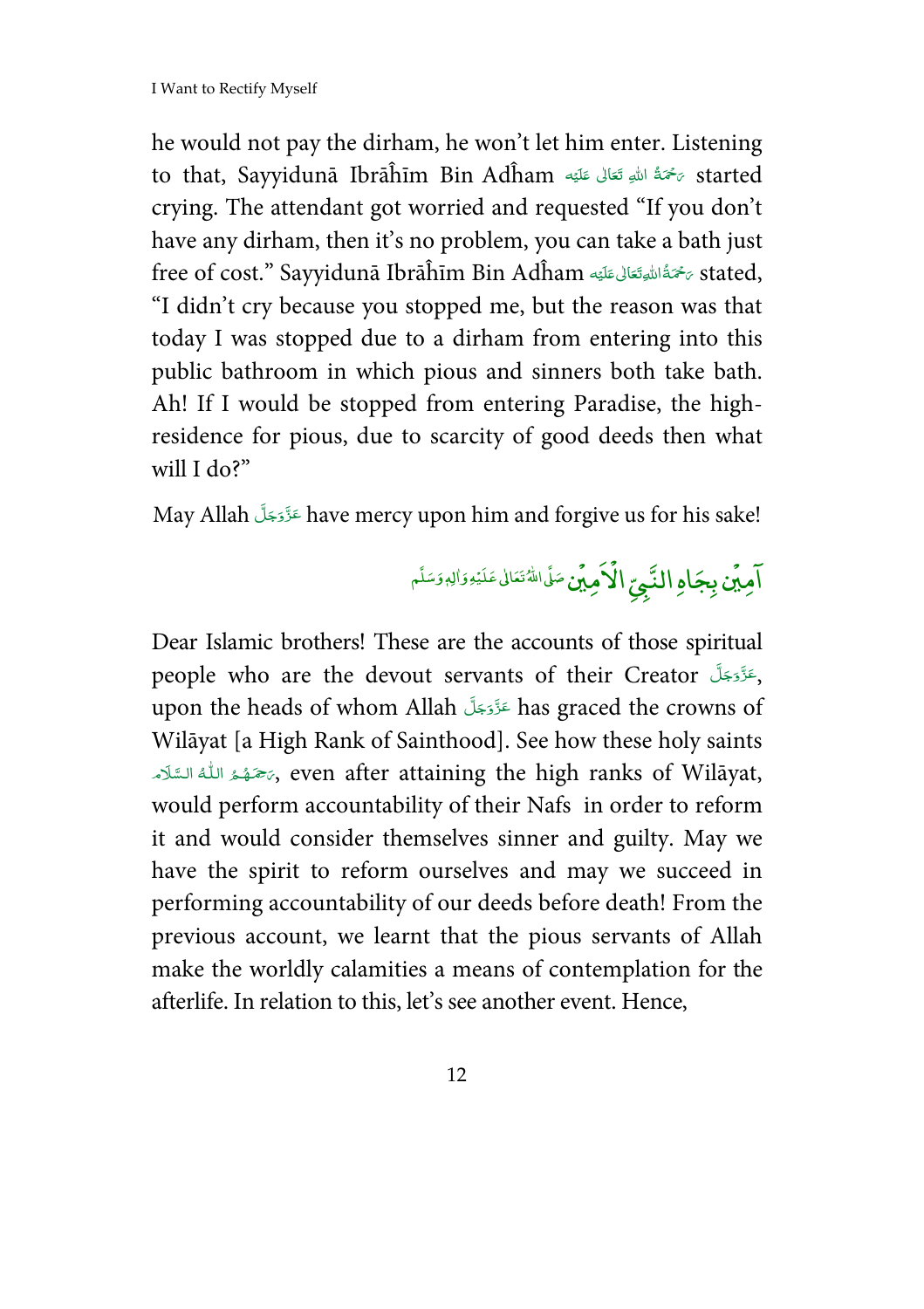#### **Handcuffs and chains**

Commentator of the Holy Quran, writer of Khazāin-ul-'Irfānfī-Tafsīr-ul-Quran, Khalīfaĥ [Successor] of A'lā Ḥaḍrat, Ṣadrul-Afāḍil, 'Allāmaĥ Maulānā Sayyid Muhammad Na'īmuddīn Murādābādī َ ِه ع ل ي ِیاد ر ه ۡـال االله ِ ة ُ َحم stated on page 60 of his famous book َ **ٔ C** ĺ "Savāniḥ-e-Karbalā": In Ḥajjāj Bin Yusuf's times, Sayyidunā Imām Zaīn-ul-ʿĀbidīn ٱلْعَقَالِ عَنْهُ mas arrested for the second َ í ا<br>ا **C** time; his delicate body was bound by heavy iron chains and watchmen were deputed. Famous Muhaddiš [Master of Hadīš] Sayyidunā Imām Zuĥrī َفَوَىاللَّهُ تَعَالَى عَنْهُ $\sigma$  came in his court and upon َ í ا<br>ا ∫<br>ا seeing his condition started weeping and while expressing his heartily desire, he requested "Ah! I cannot bear to see this condition of yours. I wish I would have been imprisoned here in your place.' Upon hearing that, Sayyidunā Imām Zaīn-ul- 'Ābidīn رَحْوَى اللهَ قَتَالى عَنْهُ Stated: "Do you think that I am in discomfort َ َ ا<br>ا ∫<br>∫ because of imprisonment? The reality is that, if I want, I can free myself right now by the grace of Allah َ لَ ع ّ ج وَزّ , but there is َ َ reward in having patience in this punishment. In the restriction of these chains is the remembrance of the frightful fires of Hell, the chains of fire, and the torment of Allah جَزَّوَجَلَّ Saying َ **أَ**ّ that, he unlocked his feet out from the chains and his hands out of the handcuffs.

May Allah عَزَّدَجَلَّ have mercy upon him and forgive us for his sake! َ <u>َ</u>

مِين بِجَا ֘ .<br>۲ امِين بِجَاهِ النَّبِيِّ الأمِين ֘ ْ **النَّبِيِّ الْاَمِيِّن**ْ صَلَّى اللهُ تَعَالىٰ عَلَيْهِ وَالِهٖوَسَلَّم ٰ ۡ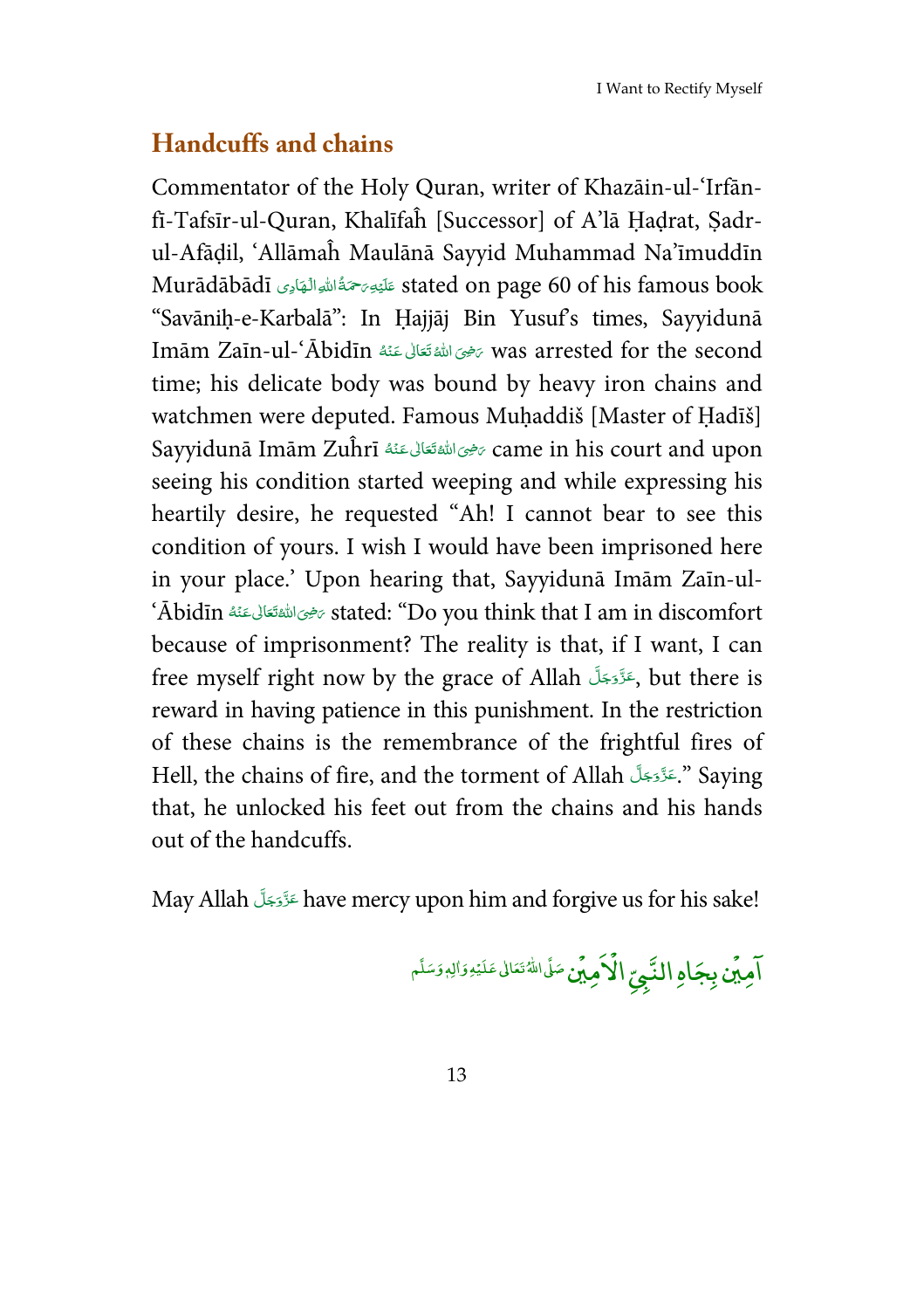I Want to Rectify Myself

#### **The limited number of breaths**

Sayyidunā Imām Ḥasan Baṣrī مَحْمَةُ اللهِ تَعَالَى عَلَيْهِ  $\epsilon$  stated: "Hurry up, **المبادل**ة المسابقة المسابقة المسابقة المسابقة المسابقة المسابقة المسابقة المسابقة المسابقة المسابقة المسابقة<br>المسابقة َي **E** í ∫<br>ا hurry up! What is your life? It is only these breaths, that if they stop, then the continuation of those deeds will finish through which you gain closeness to Allah جَزَّوَجَلَّ May Allah جَرْوَجَلَ have َ <u>َ</u> َ <u>َ</u> mercy on that person who did self-accountability for his deeds and shed a few tears for his sins." (Ithāf-us-Sādat-il-Muttaqīn, Vol. 14, pp. 71)



#### **The one who doesn't performgood deedsis foolish**

Dear Islamic brothers, take notice! From head to feet we are drowned in sins. What sin is there that we don't do? We are not able to do good deeds, and if we do, there is no sign of sincerity in our good acts. By telling people of our good deeds, we entrap ourselves in the destruction of showing off. Our Book of Deeds is empty of good deeds and filled with bad deeds, but unfortunately, we have no concern about the bad consequences of this and about improving ourselves. Furthermore, we assume that we are very intelligent; if someone calls us foolish, we become his enemy. But now you tell me, if a fugitive culprit has been sentenced with the capital punishment, the police are searching for him and this foolish person, instead of finding a way to be safe, is wandering freely. So will we call this person intelligent? Definitely not! People will call such a person foolish.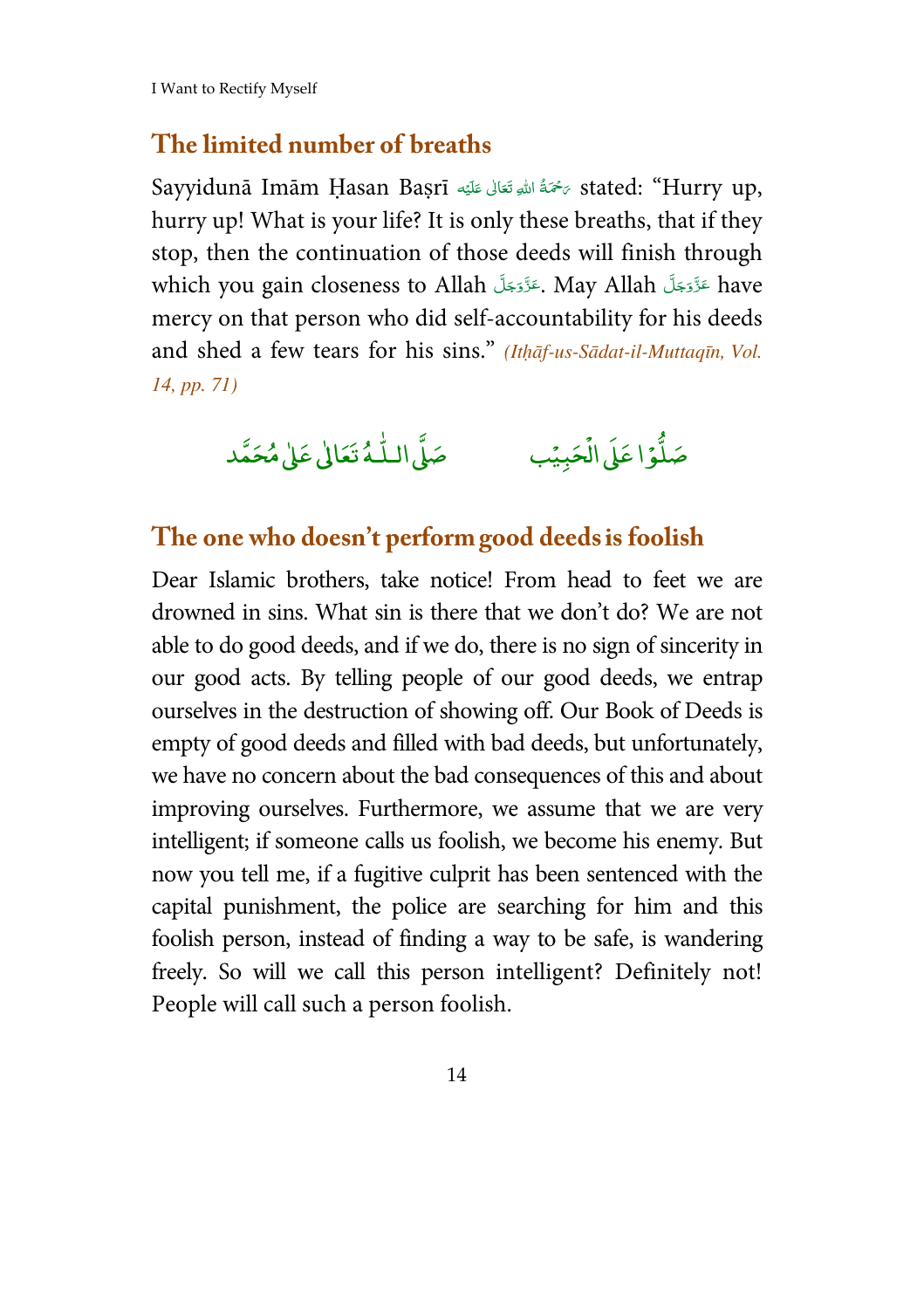#### **Name on the portal of Hell**

l

Dear Islamic brothers! The one who has been informed that:

- "The one who intentionally misses prayer, his name will be inscribed on the gateway of the Hell." (Hilyat-ul-Auliyā, Vol. 7, pp. 299, Ḥadīš 10590) And he has also been informed that:
- "The one who misses even one fast in Ramadan without a valid Islamic exemption or health issue, fasting of whole life cannot make up for it, even if he fasts<sup>1</sup> later on." (Jāmi' Tirmiżī, Vol. 2, pp. 175, Ḥadīš 723) And he has also been informed that:
- "The person who is capable of bearing transportation expenses and capable of a ride that may transport him up to Baītullaĥ (House of Allah عَزَّوَجَلَّ ) even then doesn't َ َ perform Hajj, may he die becoming a Jew or a Christian." (Jāmi' Tirmiżī, Vol. 2, pp. 219, Ḥadīš 812) If you break a promise, then remember:
- "The one who breaks the promise is cursed by Allah حَزَّدَجَلَّ The one who breaks the promise َ <u>َ</u> His angels and by all the people; neither his Farḍ (Obligatory worship) nor his Nafl (Supererogatory acts) are accepted." (Ṣaḥīḥ Bukhārī, Vol. 1, pp. 616, Ḥadīš 1870)

<sup>&</sup>lt;sup>1</sup> i.e. One who misses one fast of Ramadan without valid reason if observes fasts throughout his life thereof would not acquire that Šawāb which was acquirable on observing that fast in Ramadan although, as per Sharī'aĥ, observing one fast in its place will make up for it. Offering a Farḍ is one thing and acquiring the rank is something else.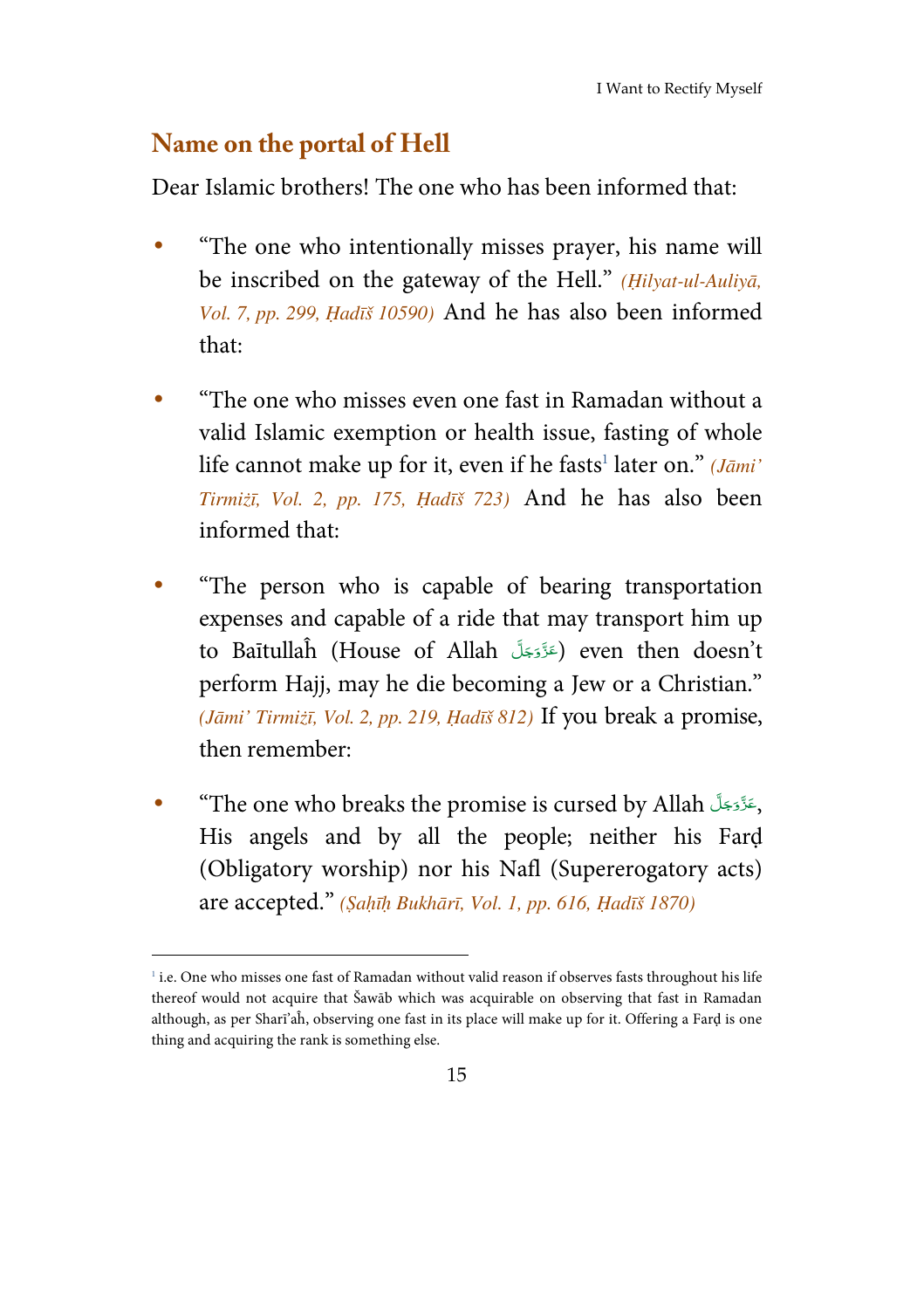- The one who misuses his eyes, looks at Na-Mahram women or looks at a lad with lust, or watches films, dramas, and immodest scenes on TV, VCR, internet, and in cinema house, must note: "The one who fills his eyes with Ḥarām things, Allah عَزَّوَجَلّ will fill his eyes with fire on the Day of َ َ Judgment."
- The one who has been notified that soon he will have to die because every soul has to embrace death; when the lifetime completes, death will not be delayed by even a single moment. And he has been informed that after dying, he has to go into a grave that is dark and frightful for sinners, for whom there are insects, snakes, and scorpions over there, and he'll have to stay there for thousands of years. Ah! The grave will squeeze everyone, it will squeeze the pious people just like a mother embraces her lost and found son with affection; and the one with whom Allah َلّ ج َ ّزَو ع is unhappy, it will squeeze َ َ them in such a way that their vertebra will break and ribs will intertwine with each other like the fingers of both hands mingle each other. Not only all this, a warning has been given that one day of Judgment will be equal to fifty thousand years and the sun will be blazing fire staying at a distance of 1 spear. Accountability will take place. The comforts of Paradise will be for the pious people and the hardships of Hell will be for the sinners.

يًب صَلَّى الـلَّـهُ تَعَالَىٰ عَلَىٰ مُحَمَّد ٰ

صَلُّوۡا عَلَىٰ الۡحَدِ ْ ا عَلَى ال l,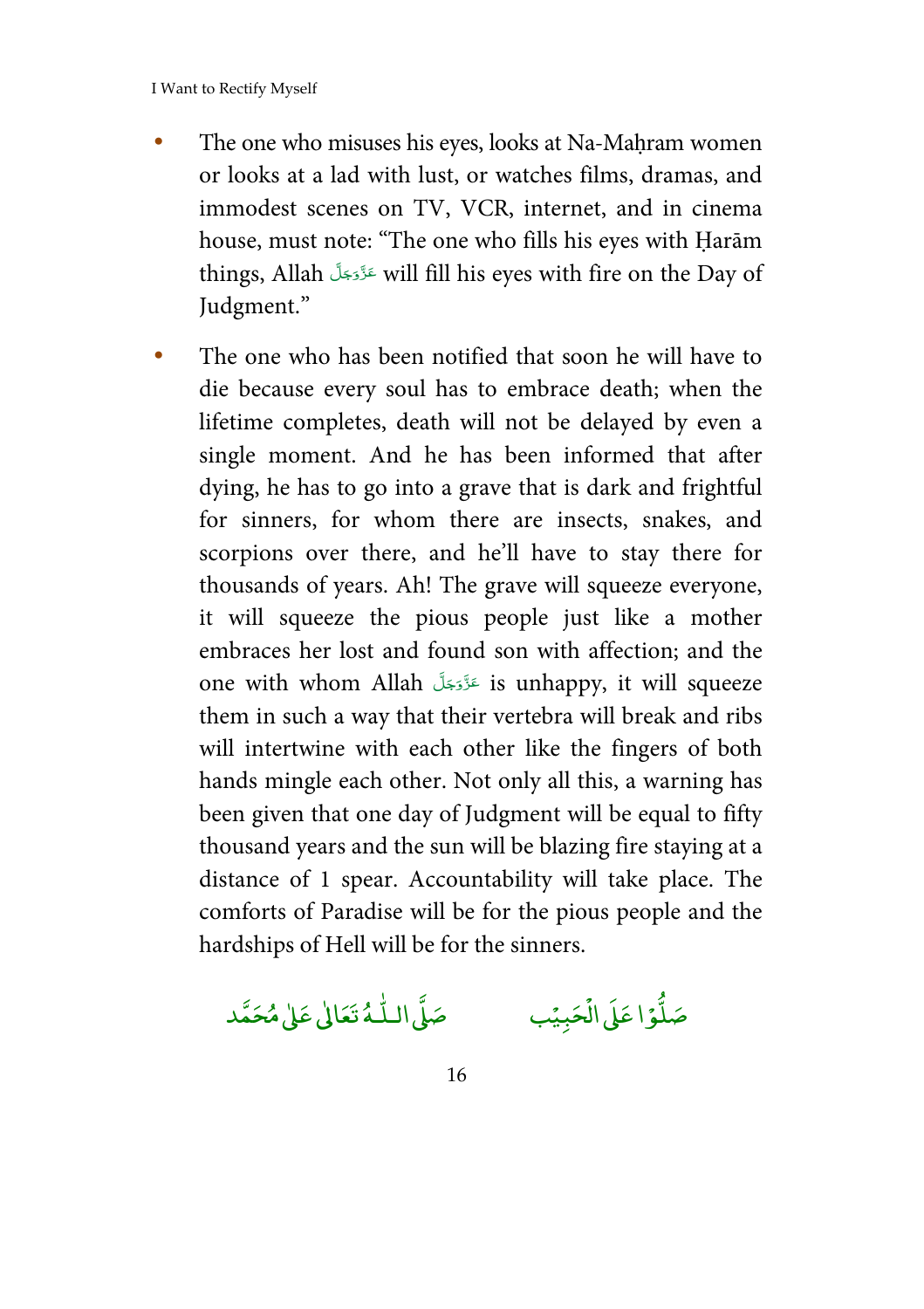### **Extreme stupidity**

In spite of knowing all this, if a person does not fear Allah قَرَّمَةَ the way he should; does not possess the proper fear of the َ <u>َ</u> hardships of death, terrors of the grave, horrors of the Day of Judgment, and the punishments of Hell; sleeps in heedlessness, does not offer prayers, does not fast in the month of Ramadan, does not give Zakāĥ for his assets when it becomes Farḍ on him, does not perform Hajj in spite of being Farḍ for him, breaking promises is his habit, does not stop lying, backbiting, gossiping, false suspicions, etc., remains a fanatic of movies and dramas, has a hobby of listening to songs, disobeys his parents, is engaged in ranting curses and in various sorts of shameful talks; in short, if he does not reform himself at all but still considers himself a wise person, then who can be more stupid than this person? And his silliness is so extreme that when he is advised for reforms, he replies carelessly: There will be no problem, Allah َلّ ج َ ّزَو ع is Merciful and Affectionate; He َ َ will be Kind to me and will forgive me.

#### **In what case expecting absolution is silliness?**

Ḥujja-tul-Islām, Sayyidunā Imām Muhammad Bin Muhammad Ghazālī عَلَيهِ رَحْمَةُ اللهِ الوَالِى Stated in Iḥyā-ul-'Ulūm: "If the seed of َ **C** ِ ا **∫** faith is not watered with worship or the heart is left contaminated with bad manners and engaged in the pleasures of the world, then expecting absolution is similar to the expectations of a silly and distracted person." (Ihyā-ul-'Ulūm, Vol. 4, pp. 175) The Merciful Prophet حَلَّى اللهُ تَعَالَى عَلَيْهِ وَاللهِ وَسَلَّم  $\,$  has stated: َ <u>ٔ</u> َي **E** í **گ ∶** <u>َ</u>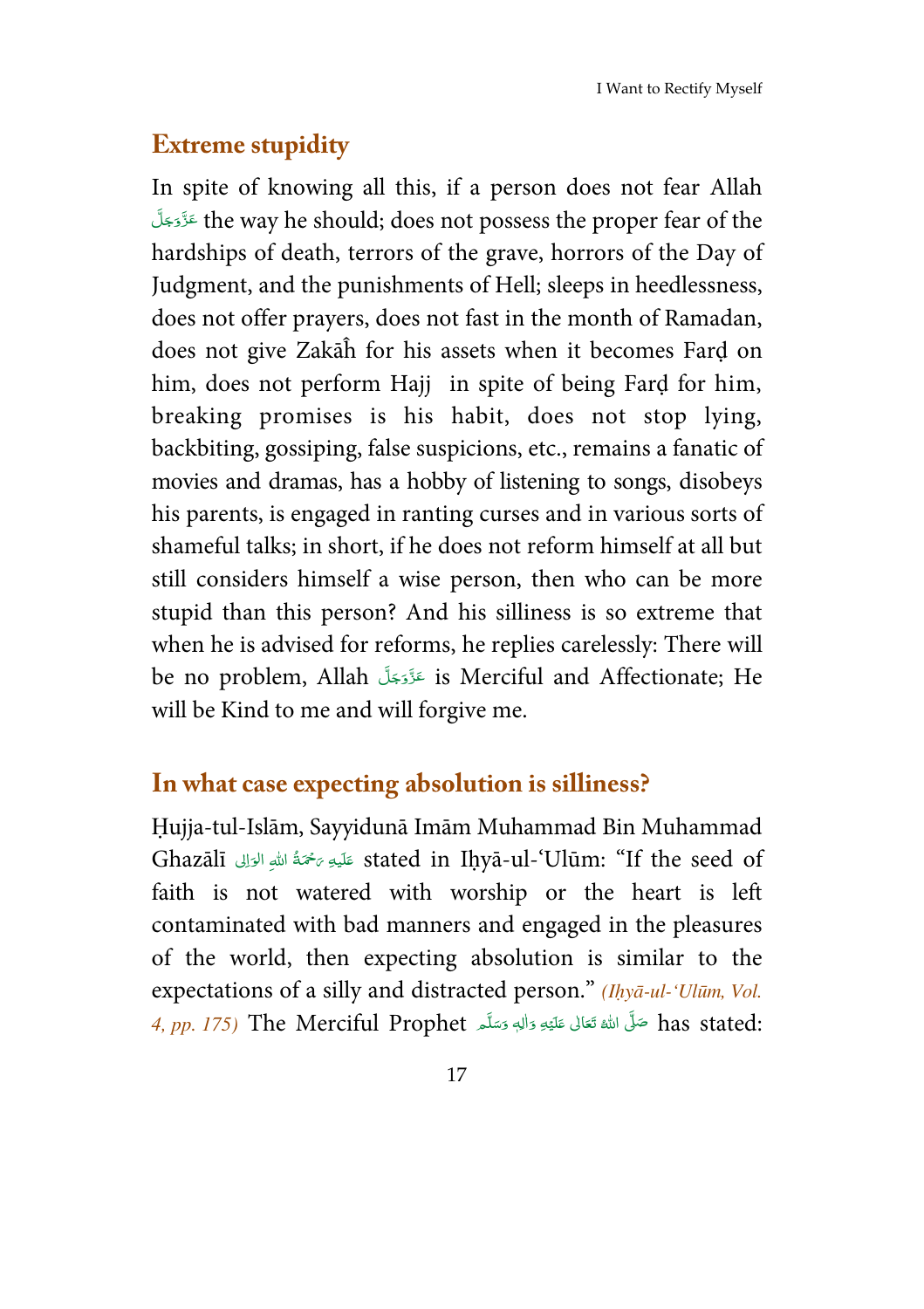"An incapable (foolish) person is one who operates his Nafs following his desires and in spite of this, is hopeful from Allah :<br>. قَرَّوَجَلَّ, " (Jāmi' Tirmiżī, Vol. 4, pp. 207-208, Hadīš 2467) --

#### **Hope of harvesting wheat whilst sowing barley is a folly**

The renowned exegetist Hakīm-ul-Ummaĥ Hadrat Muftī Ahmad Yār Khān  - -   has stated as regard to above Ḥadiš: The í í -'Incapable' in the aforementioned Ḥadiš refers to foolish person i.e. an unwise man-the foolish who is dominated by his sinful Nafs. He commits the acts leading to the Hell and remains optimistic for the Paradise saying Allah عَزَّدَجَلَّ is the Most --Benevolent and Merciful. He who sows barley and bears hope to reap wheat saying Allah عَزَّدَ is the Most Benevolent and --Merciful, He عَزَّدَجَلَ would convert barley into wheat at the time -of harvesting; this approach cannot be termed optimism.

Allah عَزَّدَجَلَّ has stated in the Holy Quran: --

مَاغَرَّكَ بِرَبِّكَالُكَـكِرِيْمِرْ<mark>ي</mark>َ ֓ J ِ<br>غَرَّكَ غَرَّكَ برَبِّكَاالْكَرِيْمِرِيُّ

**O man! What has deceived you away from your Rab, the Most Beneficent?** 

[Kanz-ul-Īmān (Translation of Quran)] (Part 30, Sūraĥ Al-Infiṭār, Verse 6)

And He - - - has stated: --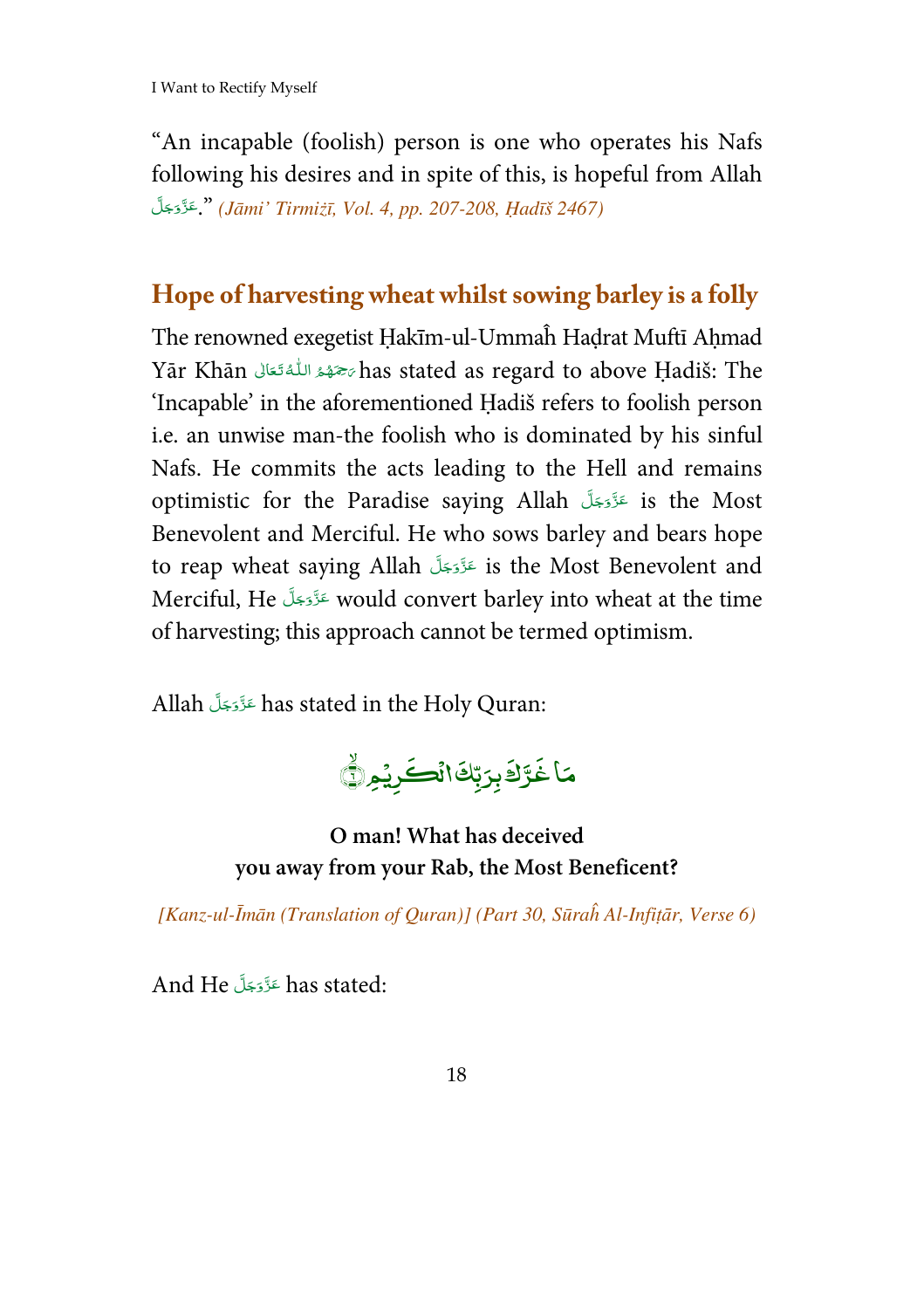.<br>نْزِيْنَ هَاجَرُوْا وَ ֧֓<sup>֓</sup>֓ .<br>ۇاۋال ֚֘ è. .<br>نيتين<del>ام</del> ٰ ֧֓ ă اڑ اِنَّالَّٰذِيۡنَ ٰامَـٰذُوۡاوَالَّٰٰٓٓئِيۡنَ هَاجَرُوۡاوَجْهَدُٰوۡا فِیۡسَبِیۡلِ اللّٰهِ ٰ ֘ ; ٰ .<br>وليلف يَرُجُوْنَ رَحْمَتَ\اللَّهِ ۚ وَ ٰ ؚ<br>؛ ֧֦֘ ş أُولَيْهِكَ يَزْجُوْنَ رَحْمَتَ\للّٰهِ ۚ وَاللّٰهُ غَفُوۡرٌ رَّحِيۡمٌ ۚ  $^{\bullet}$ و<br>فُوَرٌرٌ  $\overline{\phantom{a}}$ اللَّهُ غَفُوُرٌ رَّحِيمٌ ١ ٰ

**Those who believed, and those who migrated for the sake of Allah**  ّلَ ج َ ّزَو ع**, and fought in Allah's cause - they are hopeful of gaining**  َ **أَ**ّ **Allah's mercy; and Allah is Oft Forgiving, Most Merciful.** 

[Kanz-ul-Īmān (Translation of Quran)] (Part 2, Sūraĥ Al-Baqaraĥ, Verse 218)

To plant barley and hope to reap wheat is a satanic deception and a suspicion of the Nafs. Khuwājaĥ Ḥasan Baṣrī عَلَيْهِ رَحْمَةُاللّٰهِ التَّقْوِى آ **ٔ ا** ֺ֧<u>֓</u> <u>ً</u> ِ َ stated that: "False hope has taken some people off the right path of doing good deeds. Like sin of false saying, false hope is also sin." (Mirāt-ul Manājīḥ, Vol. 7, pp. 102-103) (Ashi'at-ul-Lam'āt, Vol. 4, pp. 251) (Mirqāt-ul-Mafātīḥ, Vol. 9, pp. 142)

#### **Sowing seed for Hell and expecting fruit of Paradise!**

Ḥujja-tul-Islām, Sayyidunā Imām Muhammad Bin Muhammad Ghazālī عَلَيْهِ رَحْمَةُ اللهِ الوَالِى Ghazālī عَلَيْهِ رَحْمَةُ اللهِ الوَالِي Ghazālī í ِ َ ِ ا **أَ**ّ Yaḥyā Bin Mu'āż مخْمَةُ اللهِ تَعَالَى عَلَيْه Stated; "According to me the **ٔ** َي َ <u>َ</u> َ biggest deception is that with the hope of forgiveness, without being regretful, a person accelerates in doing sins. Without following His commands, he expects to gain closeness to Allah ّلَ ج َ ّزَو ع i.e. plants a seed for Hell and expects fruit of Paradise. َ <u>َ</u> Whilst doing sins, seeks dwelling in the house of worshipping people (Paradise). Without good deeds, waits for being rewarded. And, in spite of injustice and violence, he anticipates absolution from Allah آخَرَّدَ<del>جَ</del>لَ َ **أَ**ّ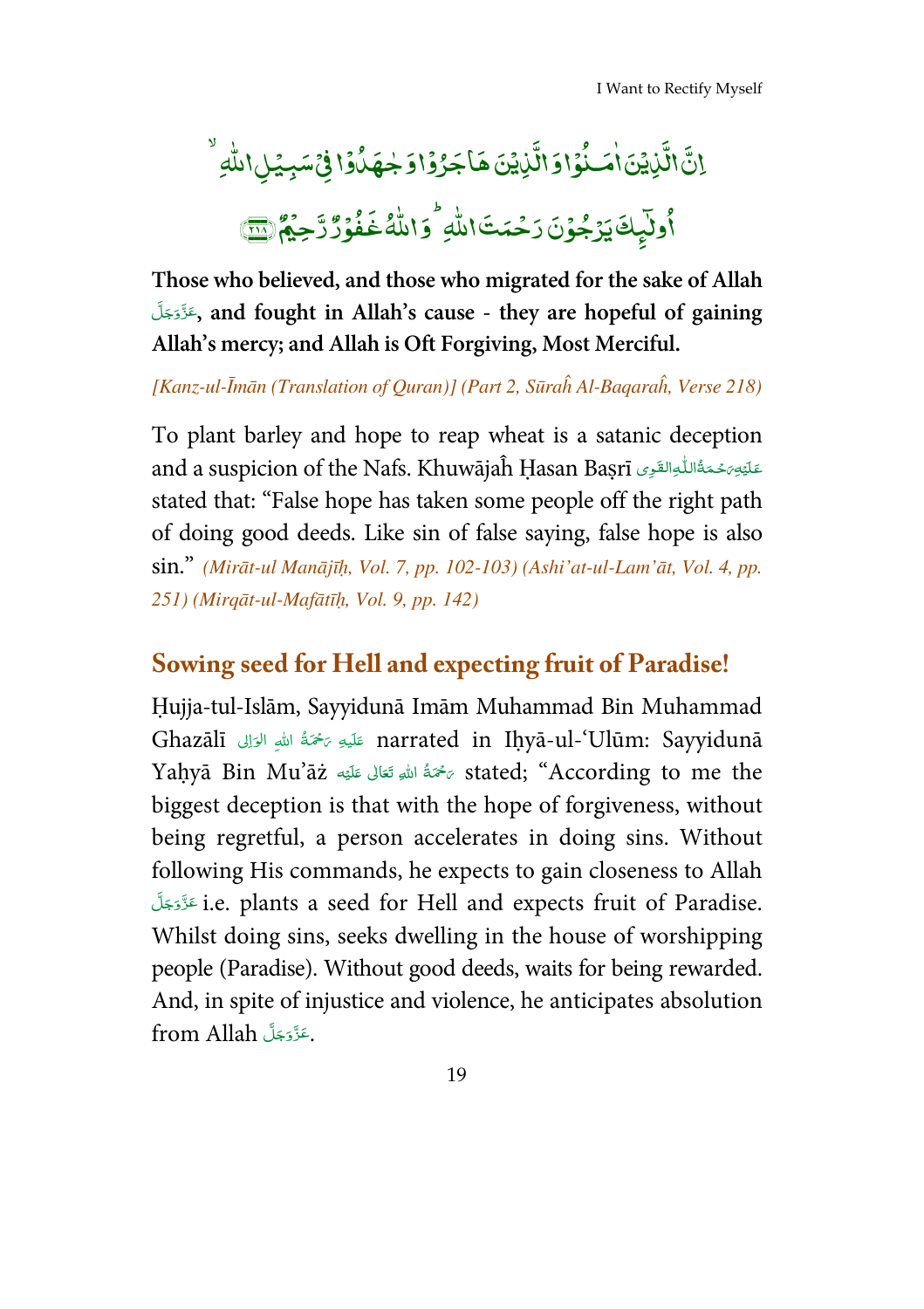#### تَرَجُوۡ النَّجَاةَ وَلَمۡ نَسۡـٰلُكۡ مَسَـالِكَهَا اِنَّ السَّفِيۡنَةَ لَاتَجۡرِىۡ عَلَى الۡيَبَسِ ֧֦֧֦֧֦֧֦֧֦֧֦֧֜*֚* ׇ֘֒ ֧֦֧֦֧֦֧֦֧֦֧֦֧<u>֓</u> ֧֦֧֦֧֦֧֦֧֦֧֦֧֜*֚*

You are hopeful for absolution but do not tread on right path; no doubt, a ship cannot sail on land. (Ihyā-ul-'Ulūm, Vol. 4, p. 176)

#### **There is lesson in afflictions**

Remember, Allah المَتَّزَوَجَلَّ is Sovereign. Try to understand his َ <u>َ</u> sovereignty in this way: Don't you face any trouble in this world? Don't you get sick? Have you never suffered worries? Have you never come across poverty, indebtedness, unemployment? Have you never faced accidents? Have you not seen handicapped people with no hands, feet or eyes? Do such scenes of misery in this world not remind you of the punishments of Hell? Certainly for the wise people, in the miseries of this world lies a remembrance of torments of the grave, the afterlife, and Hell. Hence remember, Allah عَزَّوَجَلَّ who can involve people in َ <u>َ</u> sicknesses, miseries, and difficulties in this world can also torment in the Hell.

> صَلَّوۡا عَلَىٰ الۡحَدِ ؙ<br>֧**֧** ا عَل<mark>ى</mark> ال ֧֦֧֦֧֦֧֦֧֦֧֦֧֜*֚* يًب صَلَّى الـلَّـهُ تَعَالَىٰ عَلَىٰ مُحَمَّد ֦֧֦֦֦֦֧ׅ֦֦֧ׅ֧֦֧ׅ֧֦֧ׅׅ֧֦֧ׅ֧ׅ֧֦֧ׅ֧ׅ֧֦֧֧ׅ֧֧֧ׅ֧֧֧֧֚֚֚֚֚֚֚֚֚֚֚֚֚֚֚֚֚֚֚֚֚֡֡֟֓֡֟֓֡֟֓֡֟֓֡֜֓֡֟֓֡֟֓֡֓֓֓

#### ّلَ **Allah** ج َ ّزَو ع **is the Sustainer and yet…** َ َ

Think deeply about this that Allah عَزَّوَجَلَّ is the Sustainer and is َ <u>َ</u> capable of providing sustenance even without any means, this is your belief and mine as well. Indeed, He عَزَّدَجَلَّ has taken the <u>ا</u> generous responsibility of sustenance for everyone. It is stated in the Holy Quran: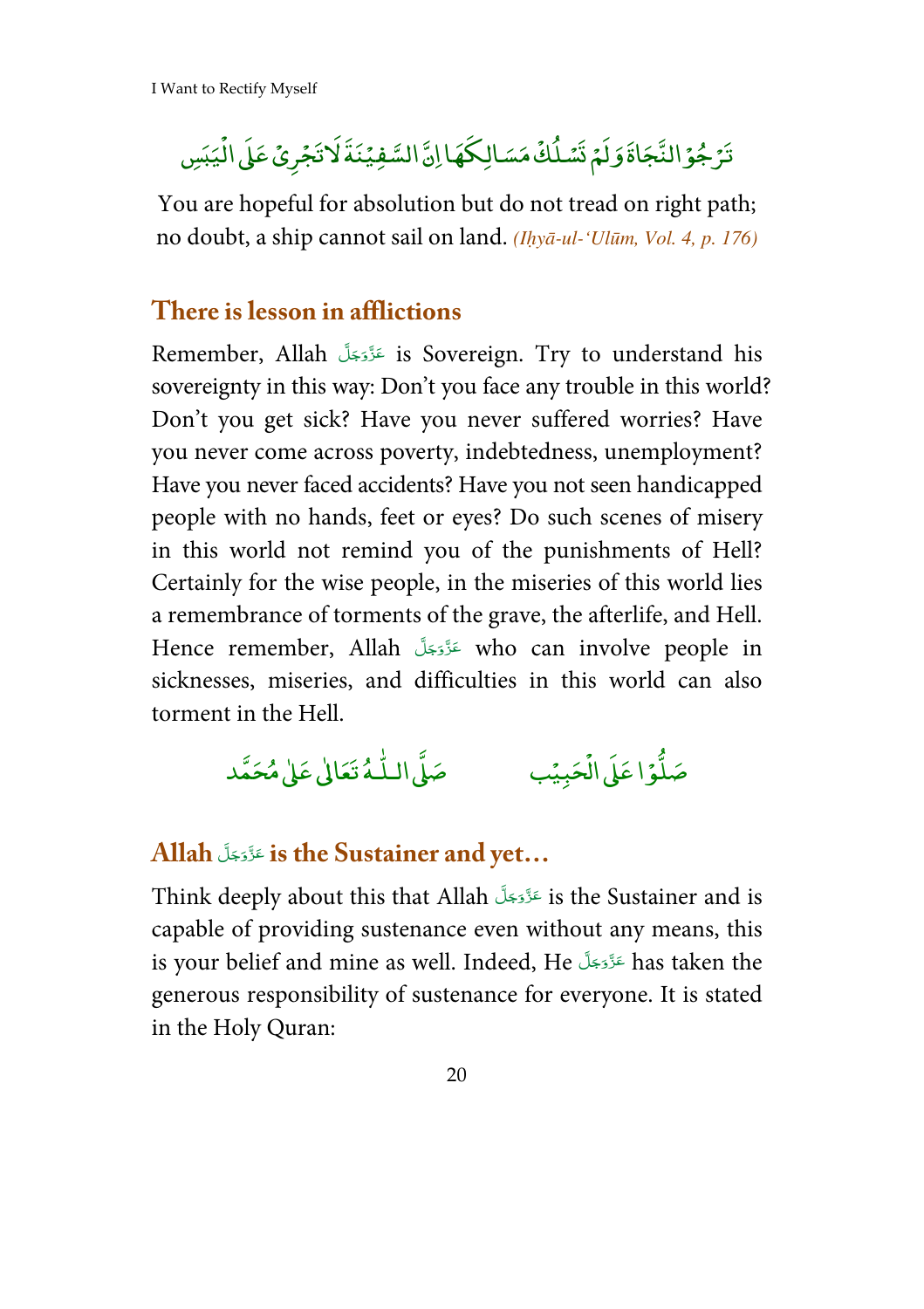#### -وَمَامِنۡ دَآبَّةٍ فِىٰالۡاَرۡضِ ֓ -֘ -.<br>يامين<mark>د</mark>َ **مَامِنُ دَآبَّةٍ فِیْ**الۡاَرۡضِۢالَّاصَلَ -, --ٳڷ**ۜ**ٲۘۘۘٵؘٙؠ۩ڵ*ڮ*ڔۯ**ؙڨؘۿ**ٵ -و <mark>ا</mark>للّٰہِ رِزۡ<mark>ۊ</mark>ُ ֦֧<sup>֓</sup>֧֓ ٰ

 **"And there is none that walks upon the earth whose sustenance**  does not depend on the mercy of Allah آهندگر allah --

[Kanz-ul-Īmān (Translation of Quran)] (Part 12, Sūraĥ Ĥūd, Verse 6)

Then it is something to think about that when Allah كَرَّدَجَلَّ has -taken the responsibility of providing sustenance; so why do we strive hard for livelihood? Why do we go from one city to another, leave our home country and gladly, bear all miseries in the path of hoarding wealth. Because our mind is set that when I will make an effort, then livelihood will be provided i.e. No pain, no gain.

#### **Allah** - - -  **has not taken the responsibility of**  --

#### **forgiving everyone, but…**

Dear Islamic brothers! Allah مَدَّدَّجَلَ has taken the generous -responsibility of providing sustenance for every living thing. But remember! He has not taken the responsibility of securing the faith of every Muslim and forgiving every Muslim without aftermath. But still, we are merely anxious for livelihood. There seems no endeavour whatsoever for security of faith and for absolution without aftermath. Perhaps because heart of most people has hardened nowadays, therefore they are ready to bear pains for the sake of the earthly things. In order to earn wealth, they are ready to work for eight, ten, or even twelve hours daily like an ox of an oil-press. Alas! If they are requested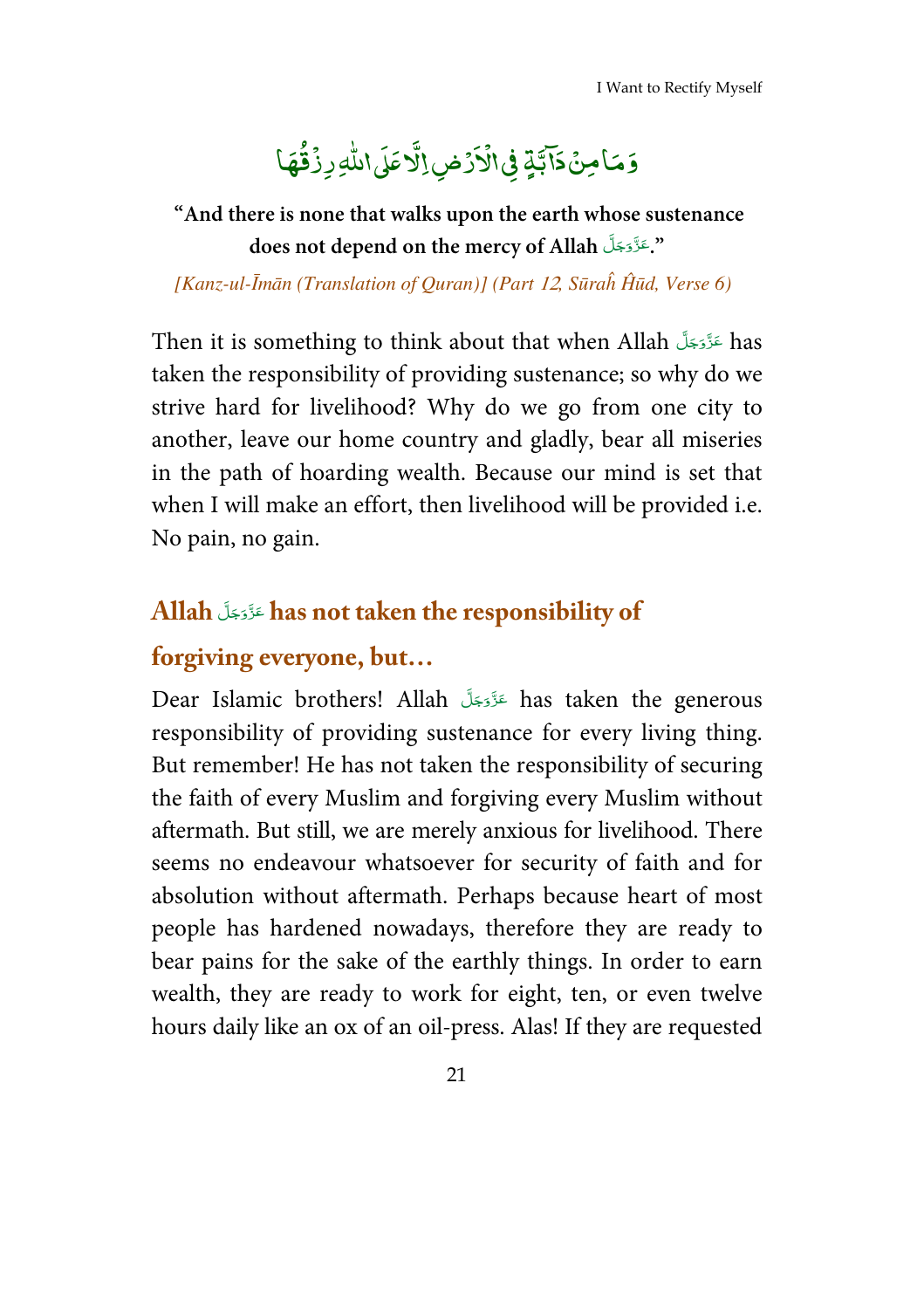to travel in the Madanī Qāfilaĥ for three days every month for security of faith and for absolution without aftermath, they regret saying, 'we have no time.' May Allah عَزَّوَجَلَّ forbid, it seems َ as if it is being said:

*The Nafs and Satan has intoxicated us, brother!, to such an extent We have not reformed, and vowed not to get reformed in future* 

#### ّلَ **Allah** ج َ ّزَو ع **is Sovereign**  َ <u>َ</u>

Certainly Allah جَزَّدَجَلَّ without any reasoning, is capable of َ <u>َ</u> entering us into Paradise merely with His mercy. But it is necessary to fear from His sovereignty as He may hold us accountable for a single sin and can throw us into Hell. A blessed saying of Allah عَزَّوَجَلَّ has been quoted in Musnad Imām Aḥmad َ <u>َ</u> Bin Ḥanbal ٱللهُ تَعَالَى عَنْهُ Dave no concern if these people َ <u>َ</u> **گ** َ would enter Paradise; and nor do I have any concern if they go to Hell." (Musnad Imām Aḥmad, Vol. 6, pp. 205, Ḥadīš 17676)

Therefore, in order to secure ourselves from Hell and for entrance into Paradise, we have to develop the mindset: "I intend to reform myself" and for that, we will have to make utmost effort to inculcate fear of Allah َلّ ج َ ّزَو ع and love of the َ <u>َ</u> Holy Prophet Muṣṭafā حَلَّىَاللَّهُ تَعَالى عَلَيْهِ وَاٰلِهٖ وَسَلَّم Holy Prophet Muṣṭafā حَلَّى اللَّهُ تَعَالِى عَلَيْهِ َ **ٔ ٔ ٔ** َي َ <u>َ</u> ُ favour of Allah جَزَّدَجَلَ we will avoid committing sins and make َ <u>َ</u> a habit of offering Ṣalāĥ and abiding by the Sunnaĥ. We will travel in the Madanī Qāfilaĥs [Outreach Travels for spreading Sunnaĥ]. Every night while doing Fikr-e-Madīna, we will fill our Madanī In'āmāt booklet and submit it to designated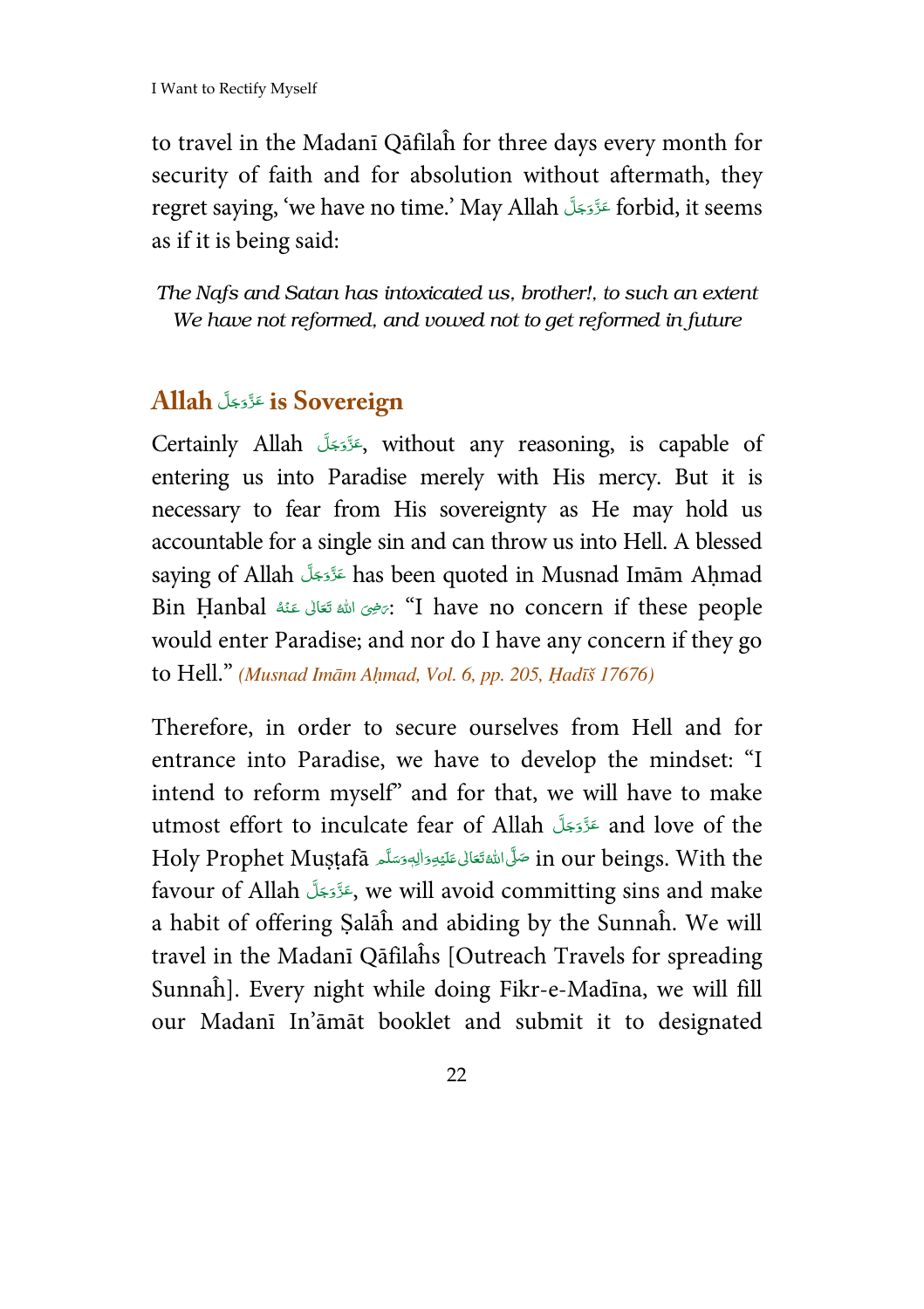Islamic brother [of Dawat-e-Islami] of our locality every month. With the Grace of Allah عَزَّدَجَلَّ and the Holy Prophet Muṣṭafā َ َ َ ضَّ الله تَعَالَى عَلَيْهِ وَاللهِ وَسَلَّم **∶** <u>َ</u> <u>َ</u> **ٔ** َي ُ َ ا<br>م enter into Paradise, which is the True Success. Therefore it is mentioned in the magnificent saying of Allah  $\,$ المَعَزَّوَجَلَّ َ َ

#### ار و ِ<br>لَمَنۡ ٰرُّحۡزِــَٖۖ عَنِ!لنَّـ ؚ<br>ۣ .<br>نمره ب<sup>و</sup> جا ساستان گ<sup>و</sup>ندا u دخجل ់ ş اْدۡخِلَ١لۡجَنَّـٰةَفَقَدۡفَازَ ِ<br>قَدْفَ  $\overline{\phantom{a}}$  ف ֦ ة ر<br>الْجَدَّ ֓

**"So the one who is admitted into Paradise after securing from fire of Hell - he is undoubtedly successful."** 

[Kanz-ul-Īmān (Translation of Quran)] (Part 4, Sūraĥ Āl-e-'Imrān, Verse 185)

## **Repent in order to reform yourself**

Dear Islamic brothers! Anyhow, we should not be hopeless for His mercy and at the same time we should not be heedless of His sovereignty. And we should persistently strive to reform ourselves. I believe that every Muslim desire, 'I intend to rectify myself.' So those who really want to be rectified, they should sincerely repent from their past sins. No doubt, Allah عَزَّوَجَلَّ مَالَ َ َ accepts repentance. In order to persuade you, I am quoting three Aḥādīš describing excellence of repentance:

l. The Holy Prophet Muṣṭafā صَلَّى اللهُ قَعَالَى عَلَيْهِ وَاللهِ وَسَلَّم as stated: **∶** <u>أ</u> <u>أ</u> **ٔ** َي **E** í ا<br>ا When a person admits his sin, then repents, Allah عَزَّوَجَلَّ مَسْلاً َ َ accepts his repentance. (Saḥīḥ Bukhārī, Vol. 2, pp. 199, Ḥadīš 2661)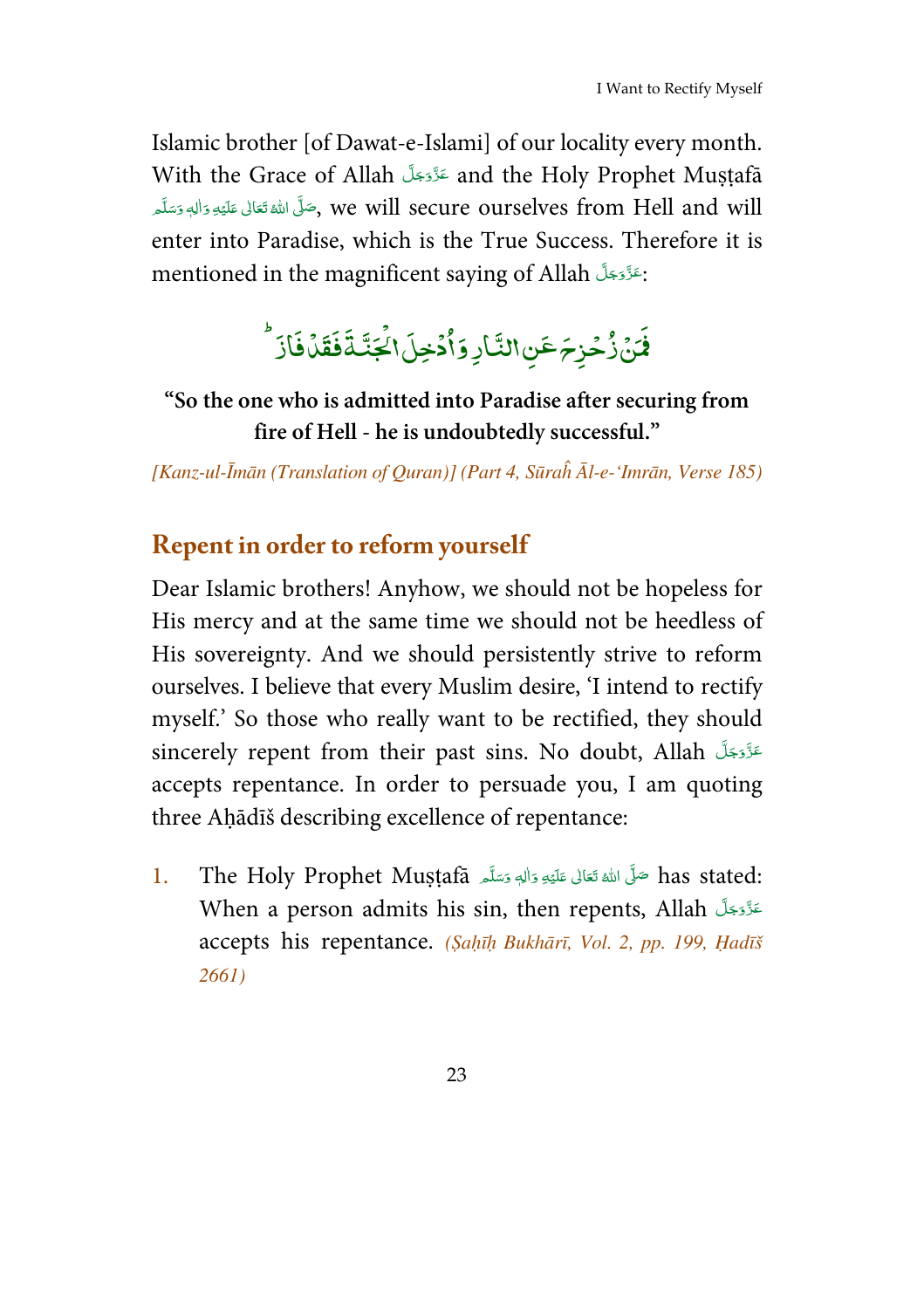- $2.$  In a Ḥadīš-e-Qudsī, Allah عَزَّوَجَلَ has stated: O my servants! َ <u>َ</u> You are all sinners except those whom I grant salvation. So the one amongst you who understands that I have authority of forgiving, asks Me for forgiveness, I will forgive him and I have no concern. (Mishkāt-tul-Maṣābīḥ, Vol. 2, pp. 439, Ḥadīš 2350)
- 3. It is a saying of the Holy Prophet Muṣṭafā مَتَلَى الله عَلَيْهِ وَاللهِ وَسَلَّد مِنْ الله عَلَيْهِ وَالله **€** <u>َ</u> <u>َ</u> **ٔ** َي **E** í **گ** 'The one who supplicates like this:

#### اَللّٰهُمَّ لَا إِلٰهَ إِلَّا اَنۡتَ سُبۡحَانَكَ عَمِـلۡتُ سُـوۡءًا اَوۡ ֧֧֧֧֧֧ׅ֧֦֧ׅ֧֧֧ׅ֧֧ׅ֧֦֧֦֧֧ׅ֧֧֪֪֧֧֧֚֚֚֚֚֚֚֚֚֚֚֚֚֚֚֚֚֚֚֚֝֝֓֟֓֟֓֟֓֟֓֟֓֡֟֓֝֓֜֓֝֬֜֓֟֓֝֬֜֓֝֬֝֝֬֝֟֝֟֝֬ ֘ ֧֦֧֦֧֦֧֦֧֦֧֦֧֜*֚* ֘ ֘֒ ظَلَمْتُ نَفُسِيۡ فَاغۡفِرۡلِىۡ اِنَّهُ لَايَغۡفِرُ الذَّنُوبَ اِلَّا اَنۡتَ ۡ ֘֒ ֘ ֧֦֧֦֧֦֧֦֧֦֧֦֧֦֧֜֜ ֧֦֧֦֧֦֧֦֧֦֧֦֧֦֧

O Allah عَزَّوَجَلَّ there is none worthy of worship except You, َ <u>َ</u> Purity is for You [from all shortcomings], I have done bad deeds and oppressed my Nafs. Forgive me because there is none forgiving except You.' Then Allah َلّ ج َ ّزَو ع stated: I forgive َ <u>َ</u> his sins, even if they are equal to the number of ants. (Kanz-ul-'Ummāl, Vol. 2, pp. 287, Ḥadīš 5049, Dār-ul-Kutub 'Ilmīyaĥ, Beirut)

صَلَّوۡا عَلَىٰ الۡحَدِ ْ ا عَلَى ال ֧֦֧֦֧֦֧֦֧֦֧֦֧֜*֚* يًب صَلَّى الـلَّـهُ تَعَالَىٰ عَلَىٰ مُحَمَّد ֦֧֦֧ׅ֦֦֧ׅ֦֧ׅ֧ׅ֧ׅ֧֧֚֚֚֚֚֚֚֚֚֚֚֚֚֚֚֚֚֚֚֚֚֡֡֜֓֡֟֓֟֓֡֟֓֡֜֓֡֜֓֓֜֓

#### **Good intentions**

Dear Islamic brothers! May Allah َلّ ج َ ّزَو ع accept repentance of all َ <u>َ</u> of you, secure faith of all of you, bless you all with privilege of Hajj again and again, make you see the Green Dome [Dome of the Holy Prophet's Mausoleum] again and again, make you a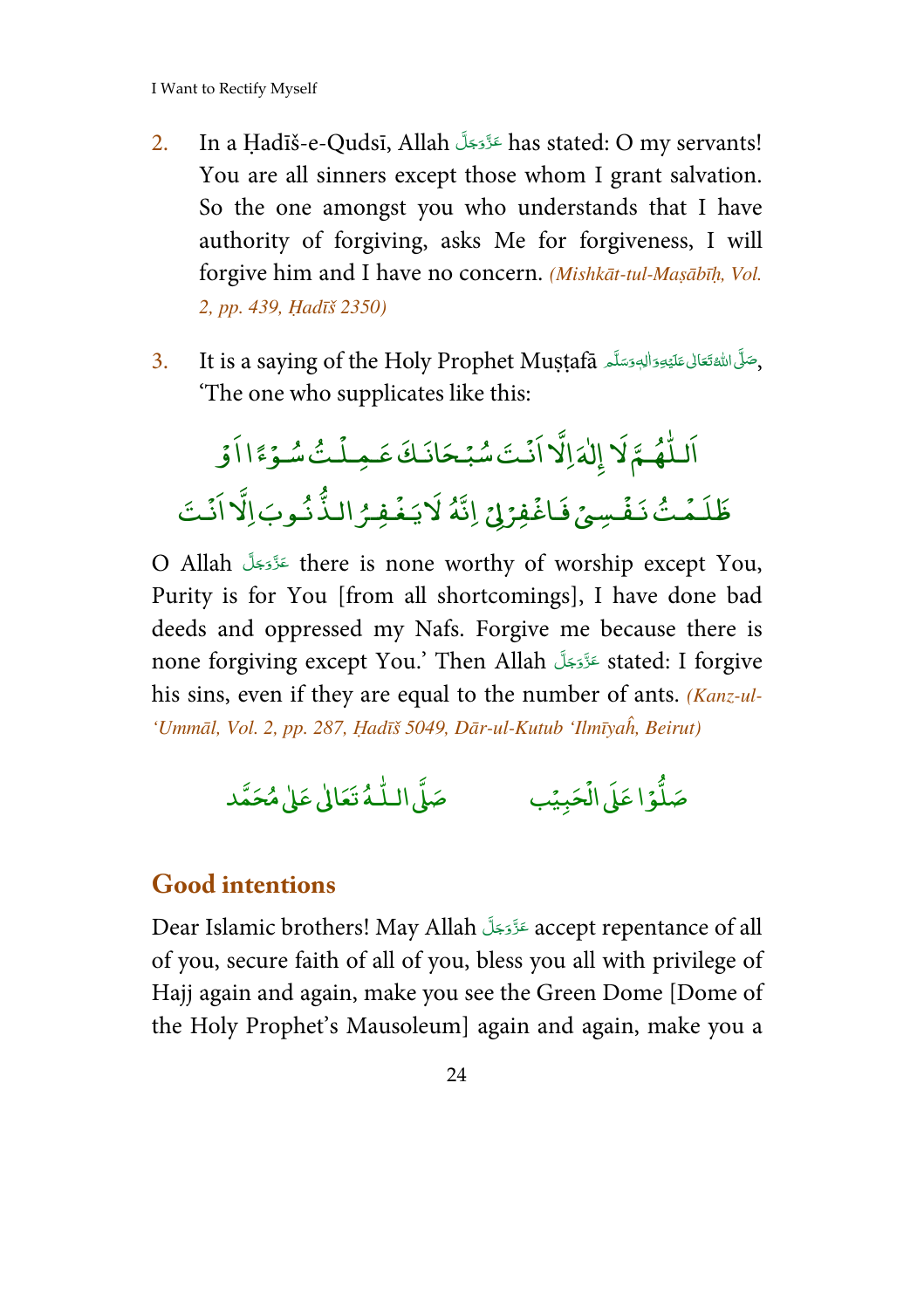sincere devotee of the Holy Prophet, and may He accept all these prayers in favour of me. Be courageous and decide from today, "I want to rectify myself". Therefore, I will not miss any Şalāĥ لِنْ شَـآءَاللّٰه عَزَّدَجَلَ Şalāĥ زَانْ شَـآءَاللّٰه عَزَّدَجَلَ; I will not miss any fast in Ramadan <u>أَمَّ</u> <u>أَ</u> ْ َ <u>َ</u> النَّهُ عَزَّدَجَلَّ I will not watch films and dramas إِنْ شَآءَاللَّه عَزَّدَجَلَ $\,$  I **أَمُ j** ْ َ **ا s** ْ َ ا<br>ا will not listen to music إِنْ شَكَّءَاللَّه عَزَّدَجَلَّ ,I will not shave my **s** <u>أَمَّة</u> ْ َ <u>َ</u> beard فَرَوْجَلَّا لِللهِ عَزَوْجَلَّا, I will not trim my beard less than a fistful **E** <u>أَ</u> ْ َ <u>َ</u> ِ الِنْ شَــآءَاللّٰه عَزَّوَجَلَ $\,$  I will travel in the Madanī Qāfilaĥs of Dawat-e**s j** ْ <u>َ</u> Islami every month for three days to learn the Sunnaĥs لِنْ شَــآءَاللّٰه عَزَّدَجَلَ. Everyday while doing Fikr-e-Madīna, I will fill <u>أَ</u> **E ائی** ا َ ا<br>ا my Madanī In'āmāt booklet and submit it to designated Islamic brother by the  $10^{\rm th}$  of every month الله عَزَّوَجَلَّا. **s** <u>أ</u> ْ َ í

Dear Islamic brothers! While finishing my speech, I am going to avail the honour of stating an excellence of Sunnaĥ and some acts of Sunnaĥs. The Noble Prophet مَتَلَى عَلَيْهِ وَاللهِ وَسَلَّم  $\vec{a}$ َ َ <u>َ</u> **ٔ** َي **E** í **گ** stated: "The one who loved my Sunnaĥ loved me and the one who loved me will be with me in Paradise." (Mishkāt-tul-Masābīh, Vol. 1, pp. 55, Ḥadīš 175)

صَلَّوۡا عَلَىٰ الۡحَدِ ؙ<br>֧**֧**  ال ا ع بي ا ֧֦֧֦֧֦֧֦֧֦֧֦֧֜*֚* صَلَّى الـلُّـهُ تَعَالٰى عَلٰى مُحَمَّد ֦֧֦֦֦֦֧ׅ֦֦֧ׅ֧֦֧ׅ֧֦֧ׅׅ֧֦֧ׅ֧ׅ֧֦֧ׅ֧ׅ֧֦֧֧ׅ֧֧֧ׅ֧֧֧֧֚֚֚֚֚֚֚֚֚֚֚֚֚֚֚֚֚֚֚֚֚֡֡֟֓֡֟֓֡֟֓֡֟֓֡֜֓֡֟֓֡֟֓֡֓֓֓

#### **4 Madanī pearls for applying kohl**

1. It is reported in Sunan-e-Ibn-e-Mājaĥ: The best kohl of all is Išmad, as it brightens the eyesight and grows the eyelashes. (Sunan Ibn-e-Mājaĥ, Vol. 4, pp. 115, Ḥadīš 3497)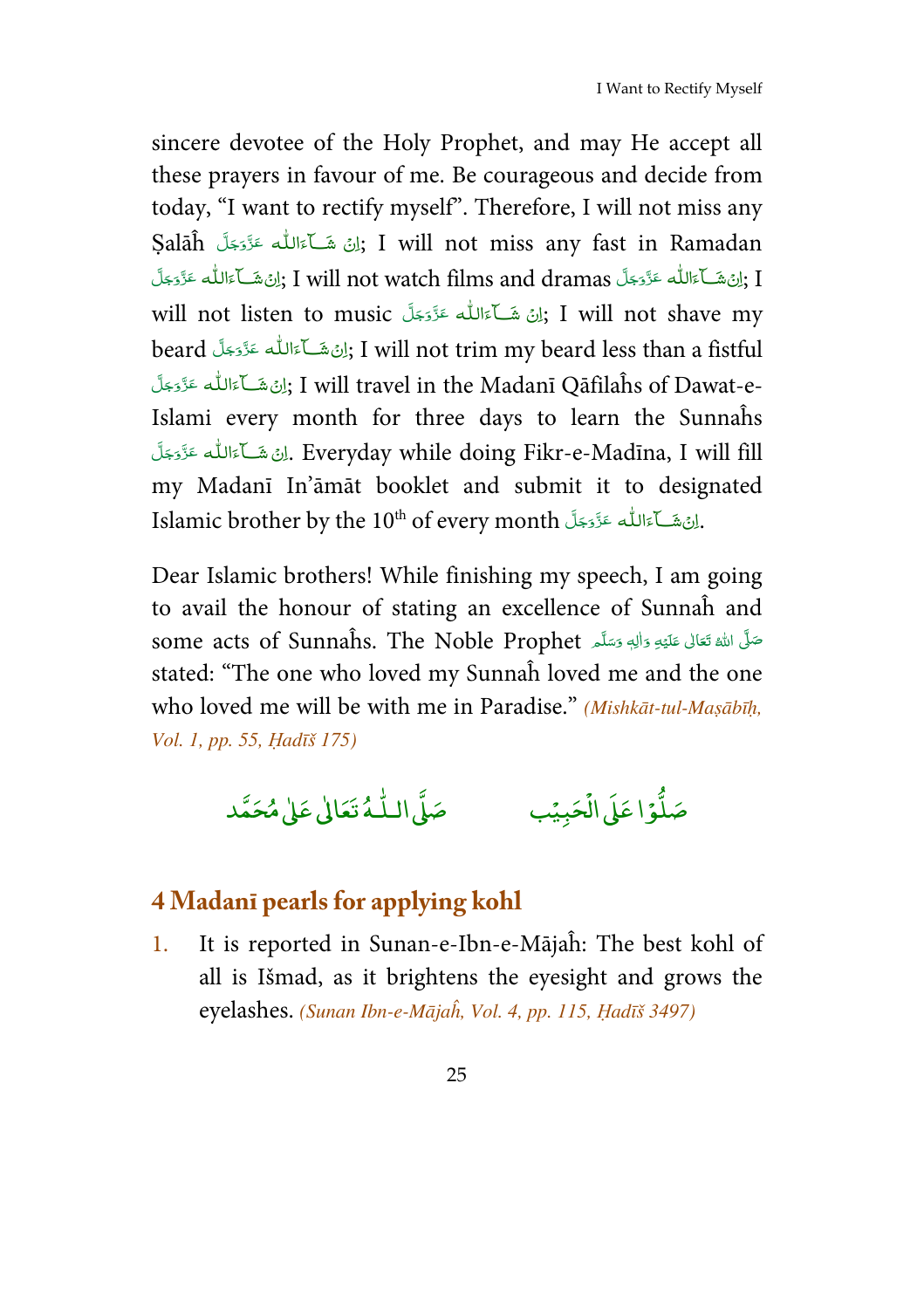- 2. There is no harm in putting kohl of stone, and putting black kohl with the intention of cosmetic is Makruĥ [Disliked] for men. And if the intention is not for cosmetic, then there is no harm in it. (Fatāwā Alamgīrī, Vol. 5, pp. 359)
- 3. It is a Sunnah to use kohl when going to sleep. *(Mirāt-tul*) Manājīḥ, Vol. 6, pp. 180)
- 4. A summary of the three reported traditions of putting kohl is being presented: (i) sometimes three needles of kohl in both eyes. (ii) sometimes three needles in the right eye and two in the left. (iii) sometimes two needles in both eyes and in the end, one needle of kohl in both eyes. (Shu'ab-ul-Īmān, Vol. 5, pp. 218-219)

By doing this, النَّ شَكَّ ءَاللَّه عَذَّذجَلَ By doing this, اللَّهُ عَذَّذجَلَ <u>أَمَّ</u> <u>أَ</u> ْ َ <u>َ</u> three ways. Dear Islamic brothers! Our Beloved Prophet used to start every good deed from the right صَلَّى اللهُ قَعَالَى عَلَيْهِ وَالْهِ وَسَلَّم **C** <u>َ</u> <u>َ</u> <u>ا</u> َي **E** <u>َّة</u> ا<br>م side, therefore put kohl in the right eye first and then in the left eye. To get a detailed understanding about the Sunnaĥs of kohl and to learn several other Sunnaĥs, purchase the book "Sunnatayn Aur Ādāb" comprising of 120 pages, published by Maktaba-tul-Madīna and go through it. One effective method for learning Sunnaĥs is to travel with the devotees of the Holy Prophet in the form of Madanī Qāfilaĥ of Dawat-e-Islami.

*To learn the Sunna*ĥ*, travel with the Madan*ī *Q*ā*fila*ĥ *To gain the mercy, travel with the Madan*ī *Q*ā*fila*ĥ *Problems will be solved, travel with the Madan*ī *Q*ā*fila*ĥ *Blessings will be showered, travel with the Madan*ī *Q*ā*fila*ĥ